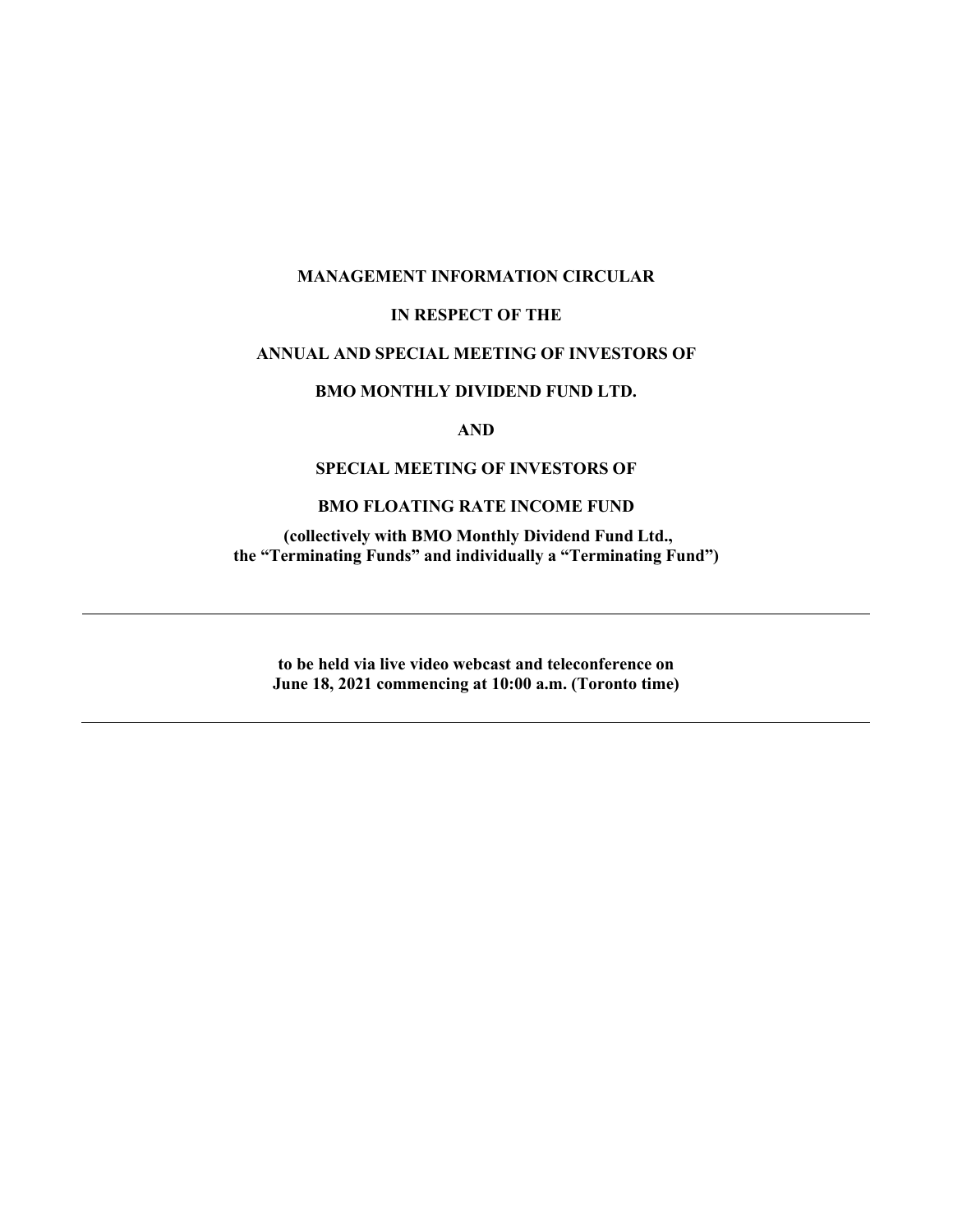# **TABLE OF CONTENTS**

|                                                       | Page |
|-------------------------------------------------------|------|
|                                                       |      |
|                                                       |      |
|                                                       |      |
|                                                       |      |
|                                                       |      |
| SUSPENDING REDEMPTIONS AND PURCHASES OF SECURITIES OF |      |
|                                                       |      |
|                                                       |      |
|                                                       |      |
|                                                       |      |
| MERGER OF BMO FLOATING RATE INCOME FUND INTO BMO U.S. |      |
|                                                       |      |
| MERGER OF BMO MONTHLY DIVIDEND FUND LTD. INTO BMO     |      |
|                                                       |      |
|                                                       |      |
|                                                       |      |
|                                                       |      |
|                                                       |      |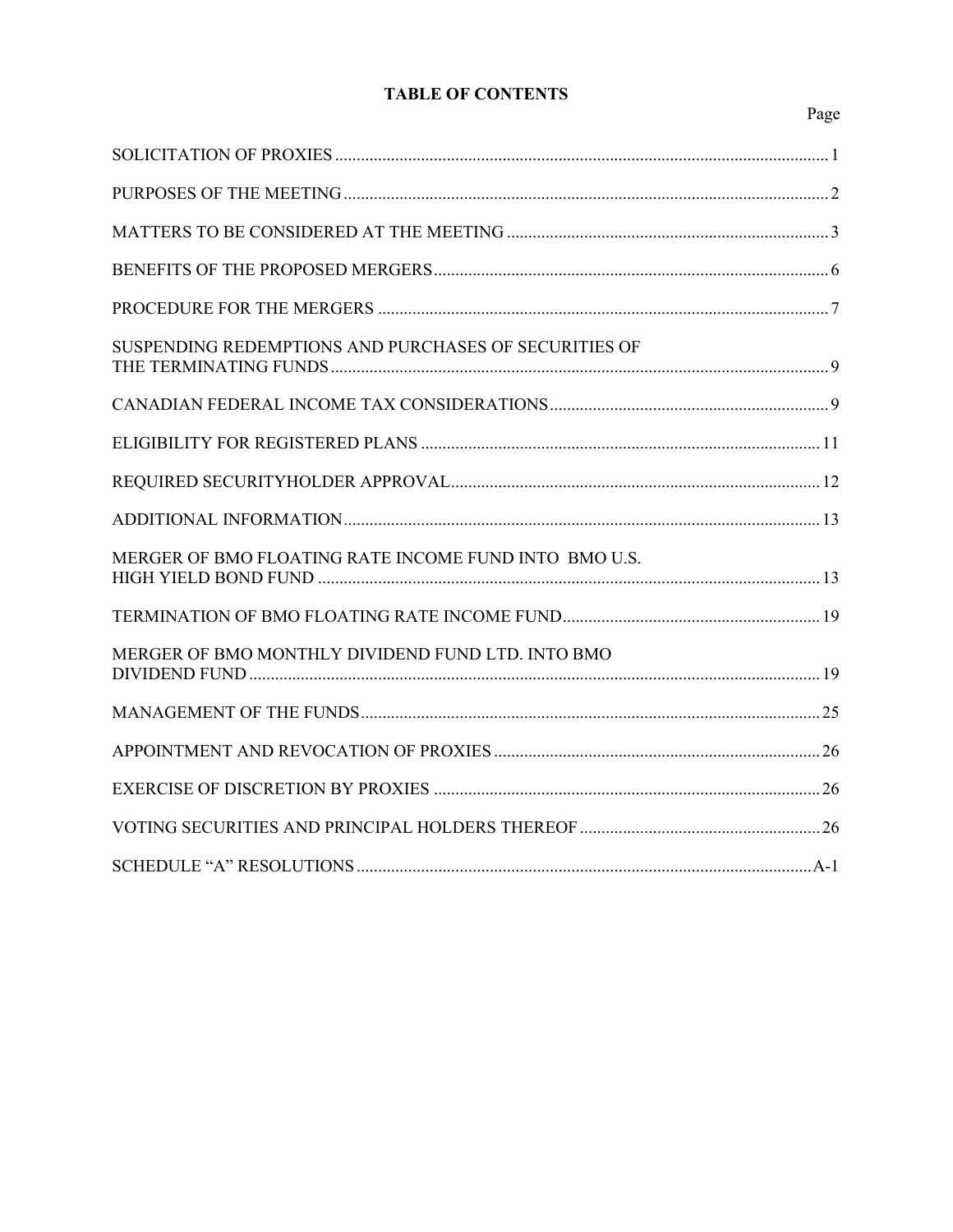### **MANAGEMENT INFORMATION CIRCULAR**

# **SOLICITATION OF PROXIES**

<span id="page-2-0"></span>The information contained in this management information circular ("**Information Circular**") is provided by the board of directors of BMO Investments Inc. (the "**Manager**"), in its capacity as trustee and manager of BMO Floating Rate Income Fund and as manager of BMO Monthly Dividend Fund Ltd., in connection with the solicitation of proxies on behalf of management of the Terminating Funds to be used at the annual and special meeting of the investors of BMO Monthly Dividend Fund Ltd. and the special meeting of the investors of BMO Floating Rate Income Fund.

These meetings are to be held concurrently on Friday, June 18, 2021 solely as a virtual (online) meeting by way of live video webcast and teleconference commencing at 10:00 a.m. (Toronto time) (collectively, the "**Meeting**") (after first registering through the link meet.secureonlinevote.com beginning 30 minutes before the Meeting commences), with securityholders of each Terminating Fund voting together as a fund. Quorum for the Meeting of each Terminating Fund is two securityholders present virtually or represented by proxy and entitled to vote at the Meeting.

If the Meeting in respect of BMO Monthly Dividend Fund Ltd. is adjourned, this notice shall constitute notice of the adjourned meeting, which will be held virtually using the same link as above on June 21, 2021 commencing at 10:00 a.m. (Toronto time). Quorum for an adjourned meeting of BMO Monthly Dividend Fund Ltd. will be two securityholders present virtually or represented by proxy and entitled to vote at the adjourned meeting.

If quorum is not obtained for the Meeting in respect of BMO Floating Rate Income Fund, such Meeting shall be adjourned, with the consent of a majority of securityholders of the Fund present virtually or represented by proxy at the Meeting, to June 21, 2021 at 10:00 a.m. (Toronto time) using the same link as above. Quorum for an adjourned meeting of BMO Floating Rate Income Fund will be the number of securityholders present virtually or represented by proxy and entitled to vote at the adjourned meeting.

The Manager anticipates that the solicitation of proxies will principally be done by mail. **The solicitation of proxies is made by or on behalf of the Manager, as manager of the Terminating Funds.** The cost of the solicitation will be borne by the Manager.

**In light of the dangers associated with the coronavirus pandemic (COVID-19), the Manager wishes to mitigate risk to the health and safety of securityholders, employees and other stakeholders. For that reason, the Manager is holding the Meeting solely as a virtual (online) meeting which will be conducted by way of live video webcast and teleconference. Securityholders will not be able to attend the Meeting in person, but virtual participation is encouraged.** All securityholders of the Terminating Funds and duly appointed proxyholders, regardless of geographic location, will have an equal opportunity to participate at the Meeting and engage with the Manager as well as other investors in real time. **Even if you currently plan to virtually participate in the Meeting, you should consider voting your securities of the Terminating Funds in advance so that your vote will be counted in the event you experience any technical difficulties.**

Participants will need an Internet-connected device such as a desktop computer, laptop, tablet or smartphone in order to access the virtual Meeting platform and participate in the Meeting. The virtual Meeting platform will be fully supported across popular web browsers and devices running the most current version of applicable software plugins. Securityholders and duly appointed proxyholders participating in the Meeting must remain connected to the Internet at all times during the Meeting in order to vote when voting commences. It is a securityholder's or a duly appointed proxyholder's responsibility to ensure Internet connectivity for the duration of the Meeting. Alternatively, securityholders and duly appointed proxyholders can also participate in the Meeting by telephone as described below.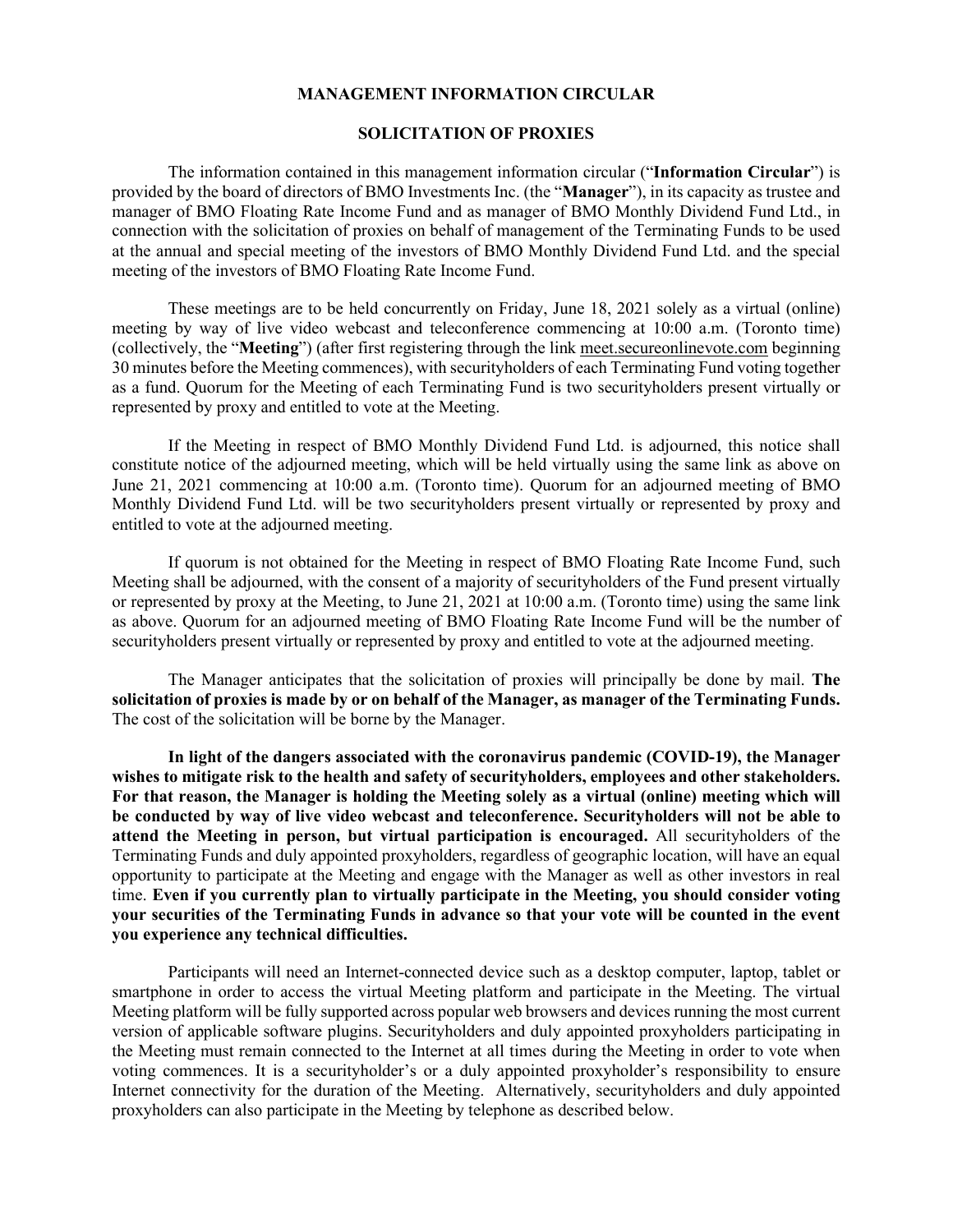**In order to participate and vote at the Meeting, securityholders and duly appointed proxyholders must first register through the link meet.secureonlinevote.com beginning 30 minutes before the Meeting commences.** Prior to entering the Meeting, registered securityholders and duly appointed proxyholders will be taken to a pre-registration page where they will need to enter (i) the name as it appears on the proxy form received by the securityholder, (ii) a valid e-mail address, and (iii) the 12 digit control number located on the proxy form. Each registration request will be reviewed and securityholders and duly appointed proxyholders will receive a registration confirmation e-mail to the address provided containing their personalized link and/or local and toll-free telephone numbers along with a Meeting ID and password to attend the Meeting. Join the Meeting by clicking on the special link or dialing into one of the telephone numbers listed and entering both the Meeting ID and password provided in the registration confirmation e-mail received.

Registered securityholders and duly appointed proxyholders should note that voting at the Meeting will revoke any previously submitted proxy.

Pursuant to exemptive relief, the Manager has opted to use a notice-and-access procedure for sending proxy-related materials to securityholders of the Terminating Funds in order to reduce the volume of paper in the materials distributed for the Meeting.

# **PURPOSES OF THE MEETING**

<span id="page-3-0"></span>The Meeting of the Terminating Funds is being called to consider the following annual and special business, as applicable:

# 1. for **BMO Floating Rate Income Fund** only,

- (a) the merger of BMO Floating Rate Income Fund into BMO U.S. High Yield Bond Fund, and the matters related thereto described in the resolution attached to this Information Circular; and
- (b) the termination of BMO Floating Rate Income Fund if the merger of BMO Floating Rate Income Fund into BMO U.S. High Yield Bond Fund is not approved;

# 2. for **BMO Monthly Dividend Fund Ltd.** only,

- (a) receipt of the annual financial statements of BMO Monthly Dividend Fund Ltd. for the twelve month period ending December 31, 2020 together with the auditor's report thereon;
- (b) election of the directors of BMO Monthly Dividend Fund Ltd.;
- (c) appointment of PricewaterhouseCoopers LLP as auditor of BMO Monthly Dividend Fund Ltd. for the ensuing year and authorizing the board of directors to fix the auditor's remuneration; and
- (d) the merger of BMO Monthly Dividend Fund Ltd. into BMO Dividend Fund, and the subsequent dissolution of BMO Monthly Dividend Fund Ltd., along with the matters related thereto, including the amendment of the articles of BMO Monthly Dividend Fund Ltd. to effect the merger, all as described in the resolution attached to this Information Circular; and
- 3. for each of the Terminating Funds, to transact such other business as may properly come before the Meeting.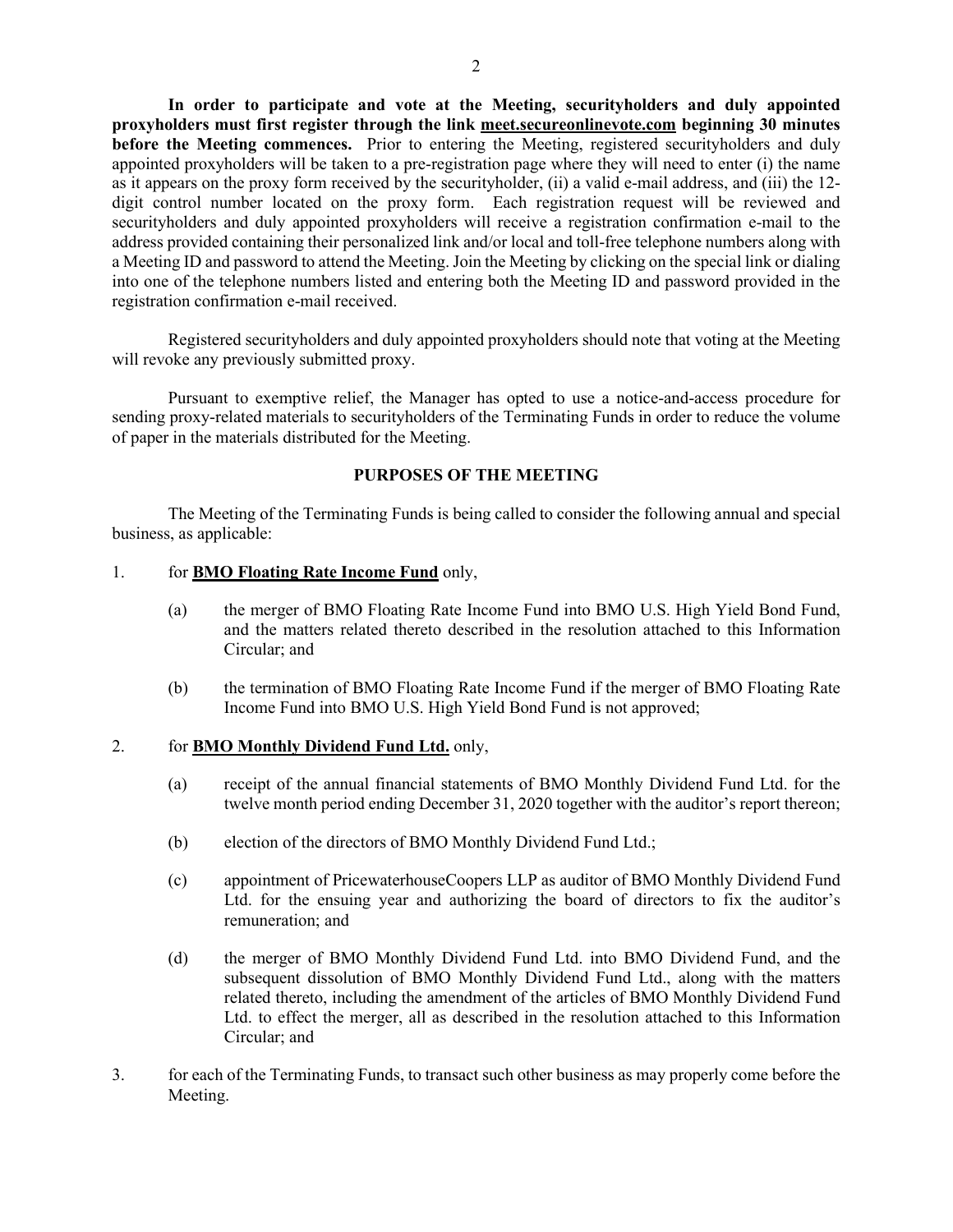The text of each resolution is set out in Schedule "A" to this Information Circular.

BMO U.S. High Yield Bond Fund and BMO Dividend Fund are each referred to as a "**Continuing Fund**" and collectively, as the "**Continuing Funds**". Collectively, the Terminating Funds and the Continuing Funds are referred to as the "**Funds**".

## **MATTERS TO BE CONSIDERED AT THE MEETING**

### <span id="page-4-0"></span>**1. Receipt of the 2020 Annual Financial Statements**

The annual report of BMO Monthly Dividend Fund Ltd., including the annual financial statements of the corporation for the year ended December 31, 2020, together with the auditor's report thereon, which will be placed before the Meeting, has already been mailed to those securityholders who previously requested to receive the annual financial statements and is also available on SEDAR at www.sedar.com. There will be no presentation of the annual financial statements of BMO Monthly Dividend Fund Ltd. at the Meeting.

### **2. Election of Directors**

The board of directors of BMO Monthly Dividend Fund Ltd. (the "**Board**") consists of six members.

Unless instructed to withhold from voting, the persons named in the enclosed form of proxy intend to vote for the election of the nominees listed below to the Board. The Manager does not contemplate that any of the proposed nominees will be unable to serve as a director if elected, but if that should occur for any reason prior to the Meeting, the persons named in the enclosed proxy form reserve the right to vote in their discretion for another nominee as director, unless authority to vote the proxy in the election of directors is withheld. Each director elected will hold office until the next annual meeting or until his or her successor is duly elected, unless his or her office is earlier vacated in accordance with the by-laws of BMO Monthly Dividend Fund Ltd. The following information is furnished with respect to each person proposed to be nominated for election as a director of BMO Monthly Dividend Fund Ltd. as of May 7, 2021.

| Name and<br><b>Residence</b>                     | <b>Position</b><br>with BMO<br><b>Monthly Dividend</b><br><b>Fund Ltd.</b> | <b>Principal Occupation</b>                                                                 | <b>Director</b><br><b>Since</b> | Number of<br><b>Shares</b><br><b>Beneficially</b><br><b>Owned, Directly</b><br>or Indirectly, or<br><b>Over Which</b><br>Control or<br>Direction is<br><b>Exercised</b> |
|--------------------------------------------------|----------------------------------------------------------------------------|---------------------------------------------------------------------------------------------|---------------------------------|-------------------------------------------------------------------------------------------------------------------------------------------------------------------------|
| Thomas C.S.<br>$Burian^{(1)}$<br>Ontario, Canada | Director                                                                   | Vice President and Chief<br>Financial Officer, Wealth<br>Management, BMO<br>Financial Group | 2014                            | $\overline{\phantom{0}}$                                                                                                                                                |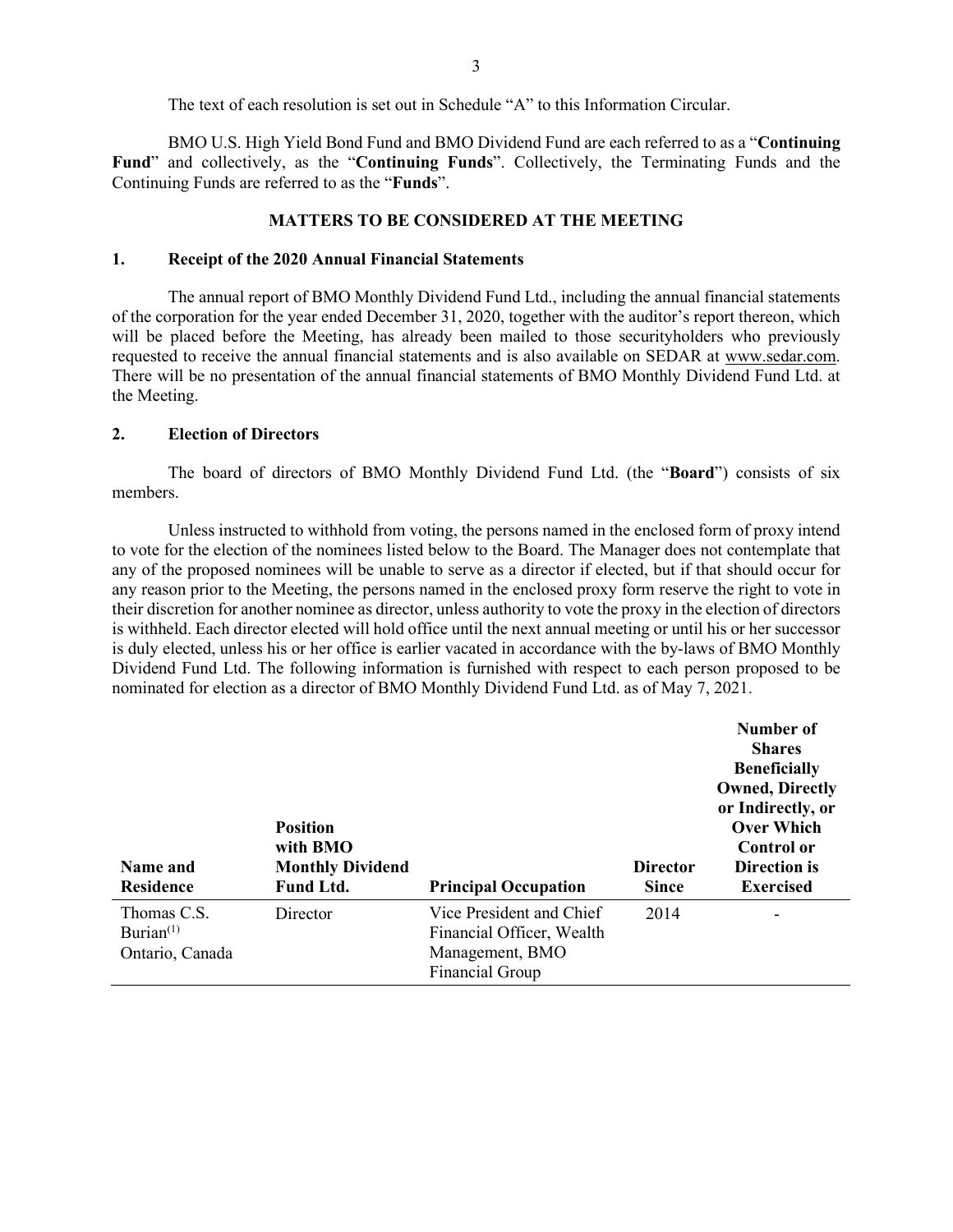| Name and<br><b>Residence</b>                      | <b>Position</b><br>with BMO<br><b>Monthly Dividend</b><br><b>Fund Ltd.</b> | <b>Principal Occupation</b>                                                                                          | <b>Director</b><br><b>Since</b> | Number of<br><b>Shares</b><br><b>Beneficially</b><br><b>Owned, Directly</b><br>or Indirectly, or<br><b>Over Which</b><br><b>Control or</b><br><b>Direction</b> is<br><b>Exercised</b> |
|---------------------------------------------------|----------------------------------------------------------------------------|----------------------------------------------------------------------------------------------------------------------|---------------------------------|---------------------------------------------------------------------------------------------------------------------------------------------------------------------------------------|
| Steve R. Ilott<br>Ontario, Canada                 | <b>Head and Director</b>                                                   | Head of Investment<br>Solutions and Chief<br>Investment Officer for<br>North America, BMO<br>Global Asset Management | 2018                            |                                                                                                                                                                                       |
| Douglas E. Kirk $(2)$<br>Ontario, Canada          | Director                                                                   | Chairman and President,<br>Durham Radio Inc.                                                                         | 2016                            |                                                                                                                                                                                       |
| Gilles G. Quellette<br>Ontario, Canada            | Chairman and<br>Director                                                   | Chairman, BMO Global<br><b>Asset Management</b>                                                                      | 2019                            |                                                                                                                                                                                       |
| Thomas A. Pippy <sup>(2)</sup><br>Ontario, Canada | Director                                                                   | President, Avonlea Capital<br>Corporation                                                                            | 2016                            |                                                                                                                                                                                       |
| Robert J. Schauer<br>Ontario, Canada              | <b>Chief Financial</b><br>Officer and<br>Director                          | <b>Head of GAM Business</b><br><b>Transformation for North</b><br>America, BMO Global<br><b>Asset Management</b>     | 2012                            |                                                                                                                                                                                       |

(1) Chair of BMO Monthly Dividend Fund Ltd.'s audit committee.

(2) Member of BMO Monthly Dividend Fund Ltd.'s audit committee.

## **3. Appointment and Remuneration of Auditor**

Unless instructed to withhold from voting, the persons named in the enclosed proxy form intend to vote for the appointment of PricewaterhouseCoopers LLP as auditor of BMO Monthly Dividend Fund Ltd. to hold office until the next annual meeting of securityholders of BMO Monthly Dividend Fund Ltd. at a remuneration to be fixed by the directors.

# **4. The Mergers**

The Manager has identified certain changes to its mutual fund line-up that, among other things, are intended to reduce similar fund offerings. It proposes to merge each Terminating Fund with its applicable Continuing Fund as follows (collectively, the "**Mergers**" and individually, a "**Merger**"):

- (a) BMO Floating Rate Income Fund will merge into BMO U.S. High Yield Bond Fund such that securityholders of BMO Floating Rate Income Fund will become securityholders of BMO U.S. High Yield Bond Fund; and
- (b) BMO Monthly Dividend Fund Ltd. will merge into BMO Dividend Fund such that securityholders of BMO Monthly Dividend Fund Ltd. will become securityholders of BMO Dividend Fund.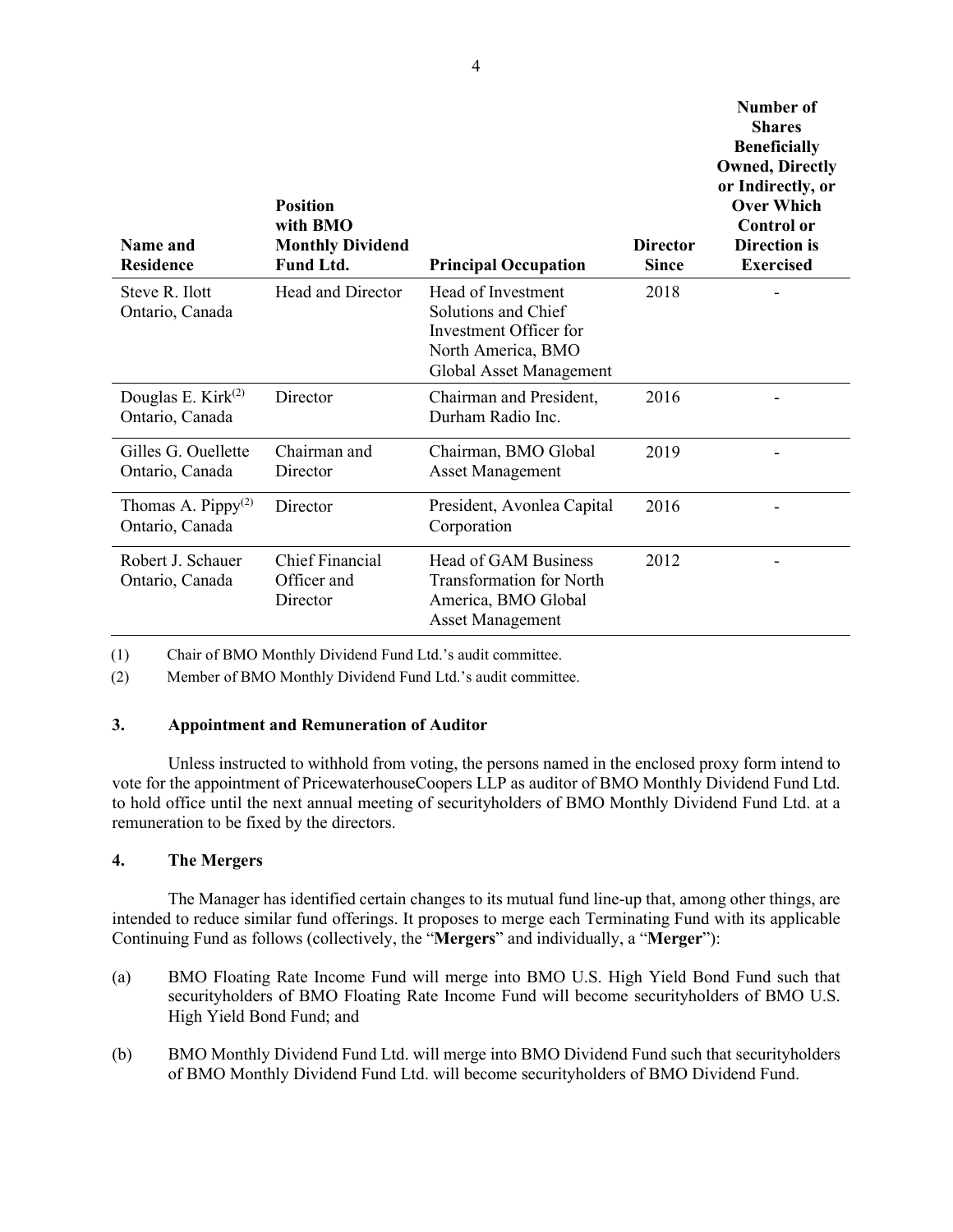# *Differences between Mutual Funds Structured as Trusts and Corporations*

As a result of the Merger of BMO Monthly Dividend Fund Ltd. into BMO Dividend Fund, the nature of a securityholder's investment will change from holding shares of a fund that is structured as a corporation, being BMO Monthly Dividend Fund Ltd., to holding units of a fund that is structured as a trust, being BMO Dividend Fund. While mutual funds structured as trusts and as corporations both allow investors to pool money with other investors, there are some key differences:

- A trust, such as BMO Dividend Fund, may pay taxable distributions of particular types of income and can generally eliminate its liability for tax by distributing all its income to securityholders, which would then be taxed in their hands at their marginal tax rates. A mutual fund corporation, such as BMO Monthly Dividend Fund Ltd., cannot distribute these types of income but can eliminate its tax liability on Canadian dividends and capital gains by paying sufficient ordinary dividends and capital gains dividends to securityholders. This has two principal consequences to securityholders: (a) taxable distributions paid to securityholders in a corporate fund will consist of ordinary dividends or capital gains dividends, but not other sources of income such as interest or foreign-source income; and (b) if the mutual fund corporation's income from sources other than Canadian dividends and capital gains exceeds its deductible expenses and non-capital losses, it will be subject to income tax.
- Securityholders of BMO Monthly Dividend Fund Ltd. may be granted different voting rights than securityholders in BMO Dividend Fund. Securityholders of BMO Monthly Dividend Fund Ltd. are granted voting rights by the articles of BMO Monthly Dividend Fund Ltd., and by the governing corporate statute, which is the *Business Corporations Act* (Ontario) (the "**OBCA**"), whereas securityholders in BMO Dividend Fund are granted voting rights under the declaration of trust that governs it. The rights granted to securityholders under the OBCA include the right to vote in respect of certain fundamental changes proposed to be made to BMO Monthly Dividend Fund Ltd. (including a proposed change to certain attributes of its securities and a sale of all or substantially all of its assets out of the ordinary course of business) and the right to dissent from certain fundamental changes to BMO Monthly Dividend Fund Ltd. and to be paid the fair value for their securities. Generally, fundamental changes to BMO Monthly Dividend Fund Ltd. may be made only if approved by a resolution of its securityholders that is passed by at least two thirds of the votes cast at a meeting of securityholders or by an instrument in writing signed by all the securityholders. The rights granted to BMO Dividend Fund under the declaration of trust include the right to vote in respect of any matter which pursuant to securities legislation must be submitted to securityholders for approval, as well as the appointment of a successor trustee pursuant to the declaration of trust.
- As required by the OBCA, BMO Monthly Dividend Fund Ltd. has a board of directors that is elected annually by its securityholders. The directors and officers of BMO Monthly Dividend Fund Ltd., along with the Manager, manage the affairs of BMO Monthly Dividend Fund Ltd. and, in exercising their powers and discharging their duties, are required to act honestly and in good faith with a view to the best interests of BMO Monthly Dividend Fund Ltd., and to exercise the care, diligence and skill that a reasonably prudent person would exercise in the circumstances. In contrast, BMO Dividend Fund does not have a board of directors. Rather, under the declaration of trust governing BMO Dividend Fund, the trustee is obliged to exercise its powers and discharge its duties honestly, in good faith and in the best interests of BMO Dividend Fund and in connection therewith to exercise the degree of care, diligence and skill that a reasonably prudent person would exercise in the circumstances.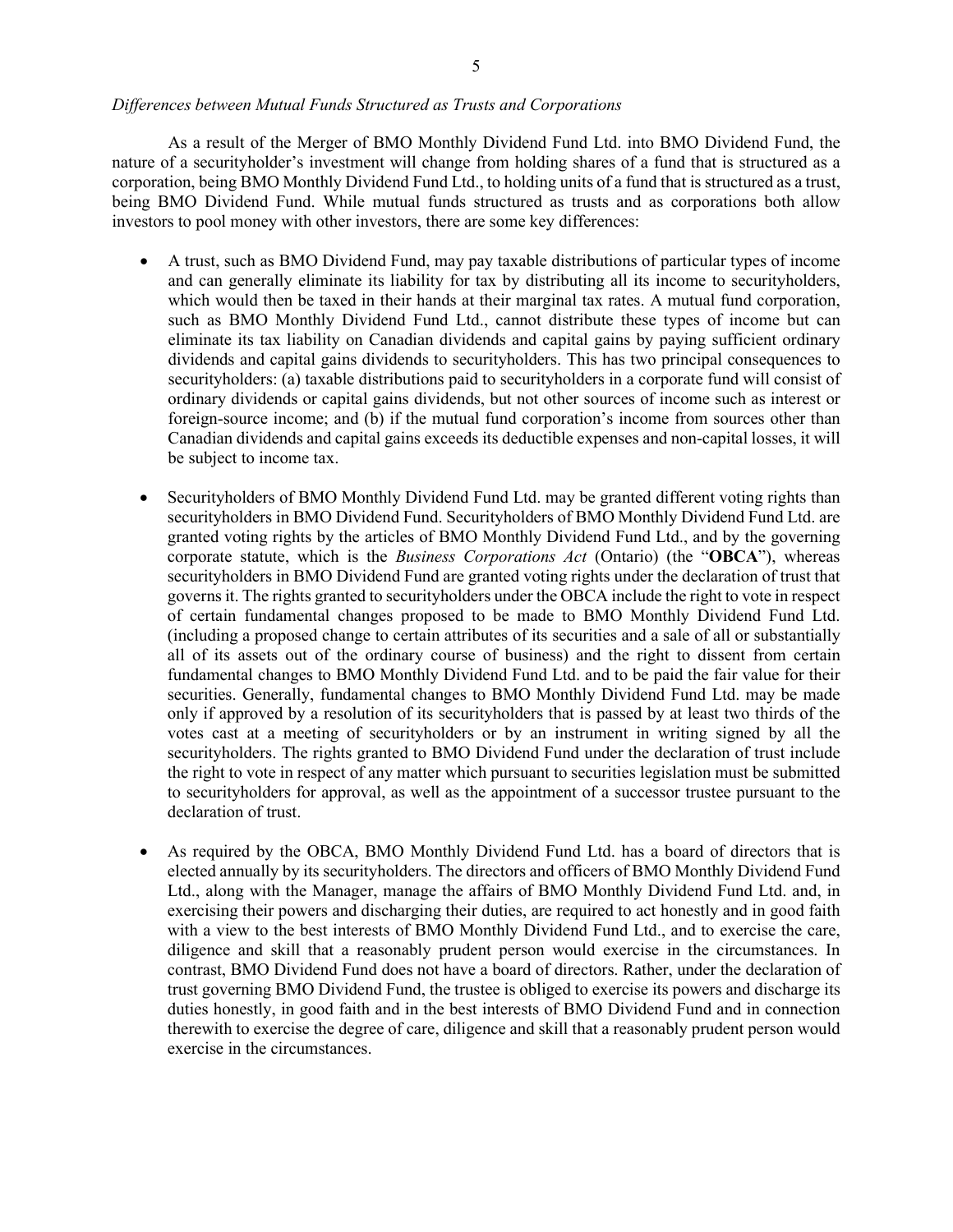## **5. Termination of BMO Floating Rate Income Fund**

If the proposed Merger of BMO Floating Rate Income Fund into BMO U.S. High Yield Bond Fund is not approved, the Manager proposes to terminate BMO Floating Rate Income Fund effective on or about June 25, 2021.

### **BENEFITS OF THE PROPOSED MERGERS**

<span id="page-7-0"></span>The Manager believes these Mergers will be beneficial to the securityholders of the Funds for the following reasons:

- (a) the Continuing Funds have broader investment objectives than their corresponding Terminating Funds, thereby providing greater flexibility to the portfolio manager, which may benefit investors across market cycles and credit cycles;
	- (i) with respect to the Merger of BMO Floating Rate Income Fund into BMO U.S. High Yield Bond Fund, the Continuing Fund offers a wider approach to investing in non-investment grade fixed income than the Terminating Fund, and thus Terminating Fund investors may benefit from the synergies of the portfolio manager's global fixed income capabilities;
	- (ii) with respect to the Merger of BMO Monthly Dividend Fund Ltd. into BMO Dividend Fund, the Continuing Fund offers exposure to a Canadian dividend mandate that has a wider approach to investing in dividend paying securities than the Terminating Fund, and thus Terminating Fund investors may benefit from a wider set of investment options;
- (b) there is minimal demand for each Terminating Fund, as evidenced by declining assets under management ("**AUM**") in each Terminating Fund over an extended period of time, which may lead to portfolio diversification challenges in the Terminating Funds if AUM continues to decline;
- (c) each Terminating Fund has variable operating expenses, which means its expenses are spread over a smaller asset base as the AUM of each Terminating Fund continues to decline, while each Continuing Fund uses a fixed administration fee model, which means a consistent expense is charged to the fund, even if the AUM of a Continuing Fund were to decline;
- (d) the Mergers will result in a more streamlined and simplified product line-up that is easier for investors to understand;
- (e) each Continuing Fund has delivered stronger long term performance than its applicable Terminating Fund;
- (f) each Continuing Fund, as a result of its greater size, may benefit from its larger profile in the marketplace to attract additional investors and thus remain a viable long term investment; and
- (g) management fees in the Continuing Funds are the same as, or lower than, management fees in the Terminating Funds.

Each of the proposed Mergers is subject to securityholder and regulatory approval.

The Merger of BMO Floating Rate Income Fund into BMO U.S. High Yield Bond Fund will be effected on a taxable basis for securityholders. The Merger of BMO Monthly Dividend Fund Ltd. into BMO Dividend Fund will be effected on a tax-deferred basis for securityholders.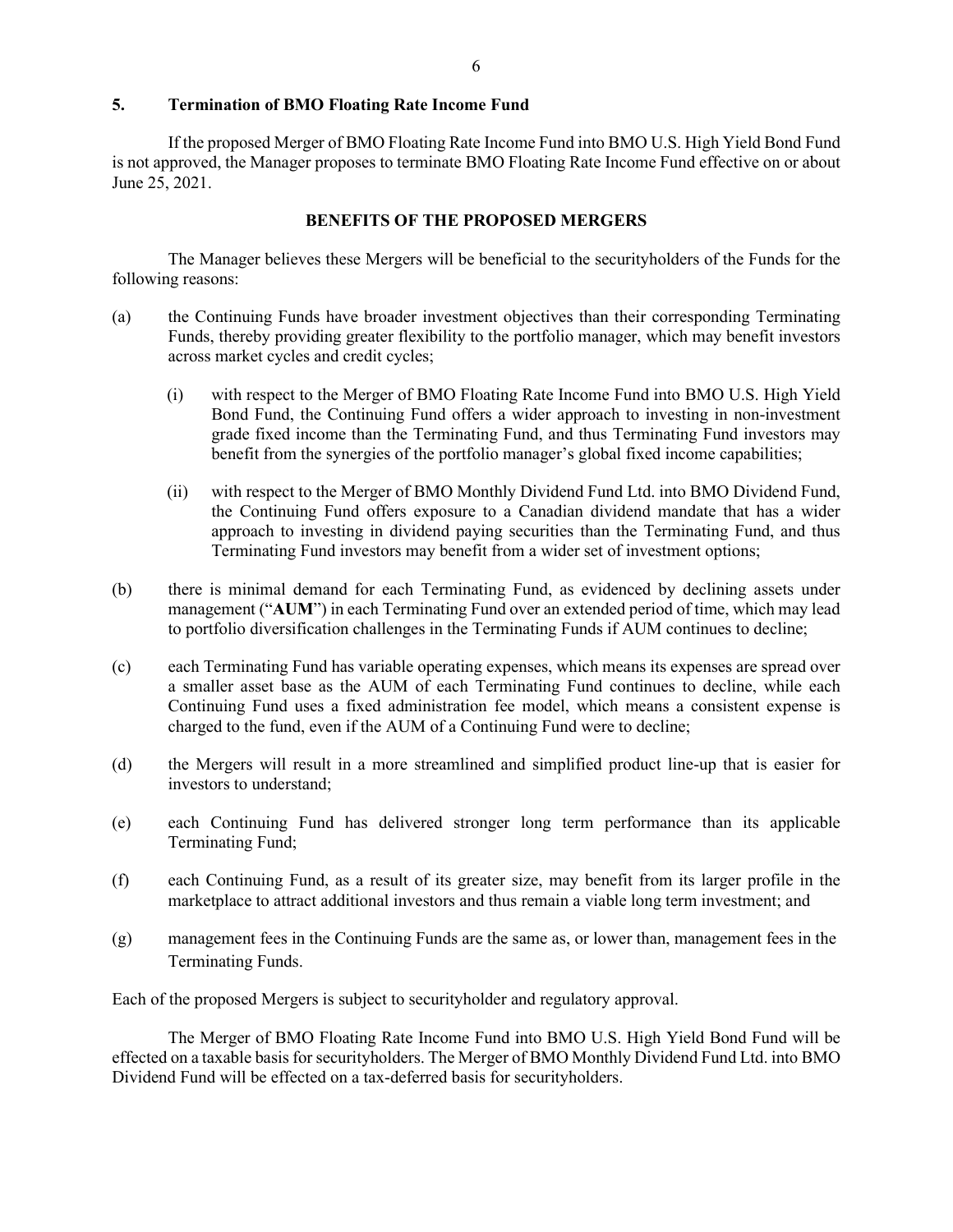The historical rates of return for the Terminating Funds and the Continuing Funds are available in the management report of fund performance for the applicable Fund. The tax consequences of the Mergers are summarized below. You should read both the section on "Canadian Federal Income Tax Considerations" and the section that provides a detailed description of the Merger that affects your Terminating Fund.

No sales charges, redemption fees or other fees or commissions will be payable by securityholders of the Terminating Funds in connection with the Mergers. All costs and expenses associated with the Mergers will be borne by the Manager. The existing standard deferred charge or low load deferred charge schedule applicable to securities of a Terminating Fund will be carried over to the securities of the relevant Continuing Fund.

# **The Manager recommends that securityholders of the Terminating Funds vote FOR the Mergers.**

The Independent Review Committee ("**IRC**") of each of the Funds has reviewed the potential conflict of interest matters related to each of the proposed Mergers and has provided the Manager with a positive recommendation having determined that the proposed Mergers, if implemented, achieve a fair and reasonable result for each of the Funds.

# **PROCEDURE FOR THE MERGERS**

# <span id="page-8-0"></span>**Merger of BMO Floating Rate Income Fund into BMO U.S. High Yield Bond Fund**

The Merger of BMO Floating Rate Income Fund into BMO U.S. High Yield Bond Fund will be structured as follows:

- (a) Prior to effecting the Merger, BMO Floating Rate Income Fund will sell securities in its portfolio that do not meet the investment objectives and investment strategies of BMO U.S. High Yield Bond Fund. The Manager expects that all or substantially all of the securities in the portfolio will be sold for this reason. As a result, BMO Floating Rate Income Fund may temporarily hold cash or money market instruments and may not be fully invested in accordance with its investment objectives for a brief period of time prior to the Merger being effected.
- (b) BMO Floating Rate Income Fund will distribute a sufficient amount of its net income and net realized capital gains, if any, to securityholders to ensure that it will not be subject to tax for its current tax year. Any such distribution will be automatically reinvested in additional units of BMO Floating Rate Income Fund.
- (c) The value of BMO Floating Rate Income Fund's portfolio and other assets will be determined at the close of business on the effective date of the Merger in accordance with the constating documents of BMO Floating Rate Income Fund.
- (d) BMO Floating Rate Income Fund will sell its investment portfolio and other assets to BMO U.S. High Yield Bond Fund in exchange for units of BMO U.S. High Yield Bond Fund.
- (e) BMO U.S. High Yield Bond Fund will not assume liabilities of BMO Floating Rate Income Fund and BMO Floating Rate Income Fund will retain sufficient assets to satisfy its estimated liabilities, if any, as of the effective date of the Merger.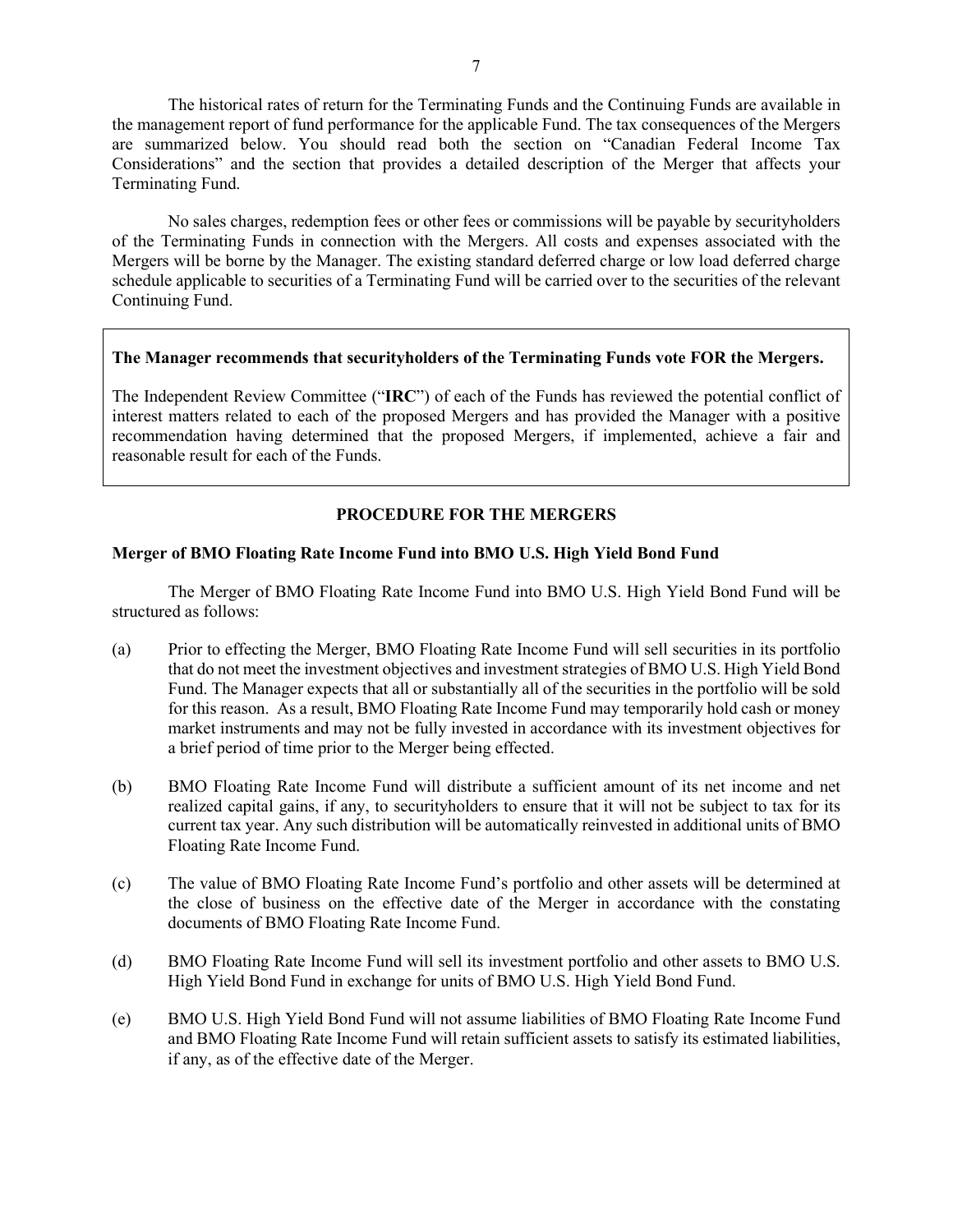- (f) The units of BMO U.S. High Yield Bond Fund received by BMO Floating Rate Income Fund will have an aggregate net asset value equal to the value of the portfolio assets and other assets that BMO U.S. High Yield Bond Fund is acquiring from BMO Floating Rate Income Fund, and the units of BMO U.S. High Yield Bond Fund will be issued at the applicable series net asset value per unit as of the close of business on the effective date of the Merger.
- (g) Immediately thereafter, the units of BMO U.S. High Yield Bond Fund received by BMO Floating Rate Income Fund will be distributed to securityholders of BMO Floating Rate Income Fund in exchange for their units in BMO Floating Rate Income Fund on a dollar-for-dollar and series-byseries basis, as applicable.
- (h) As soon as reasonably possible following the Merger, BMO Floating Rate Income Fund will be wound up.

# **Merger of BMO Monthly Dividend Fund Ltd. into BMO Dividend Fund**

The Merger of BMO Monthly Dividend Fund Ltd. into BMO Dividend Fund will be structured as follows:

- (a) Prior to effecting the Merger, BMO Monthly Dividend Fund Ltd. will file articles of amendment to provide it with the ability to (i) redeem shares at its option in order to effect the merger, liquidation, winding up and dissolution of BMO Monthly Dividend Fund Ltd.; and (ii) pay the proceeds of such redemption in kind, to allow the Merger of BMO Monthly Dividend Fund Ltd. into BMO Dividend Fund to qualify as a "qualifying exchange" under the *Income Tax Act* (Canada) (the "**Tax Act**").
- (b) BMO Monthly Dividend Fund Ltd. will jointly elect with BMO Dividend Fund that the Merger be treated as a "qualifying exchange", as defined in subsection 132.2(1) of the Tax Act.
- (c) Prior to effecting the Merger, BMO Monthly Dividend Fund Ltd. will sell securities in its portfolio that do not meet the investment objectives and investment strategies of BMO Dividend Fund. The Manager expects that a significant portion of the portfolio will be sold for this reason. As a result, BMO Monthly Dividend Fund Ltd. may temporarily hold cash or money market instruments and may not be fully invested in accordance with its investment objectives for a brief period of time prior to the Merger being effected.
- (d) BMO Monthly Dividend Fund Ltd. may pay ordinary dividends or capital gains dividends to its securityholders. Any such dividends will be automatically reinvested in additional securities of BMO Monthly Dividend Fund Ltd.
- (e) The value of BMO Monthly Dividend Fund Ltd.'s portfolio and other assets will be determined at the close of business on the effective date of the Merger in accordance with the constating documents of BMO Monthly Dividend Fund Ltd.
- (f) BMO Monthly Dividend Fund Ltd. will sell its investment portfolio and other assets to BMO Dividend Fund in exchange for units of BMO Dividend Fund.
- (g) BMO Dividend Fund will not assume liabilities of BMO Monthly Dividend Fund Ltd. and BMO Monthly Dividend Fund Ltd. will retain sufficient assets to satisfy its estimated liabilities, if any, as of the effective date of the Merger.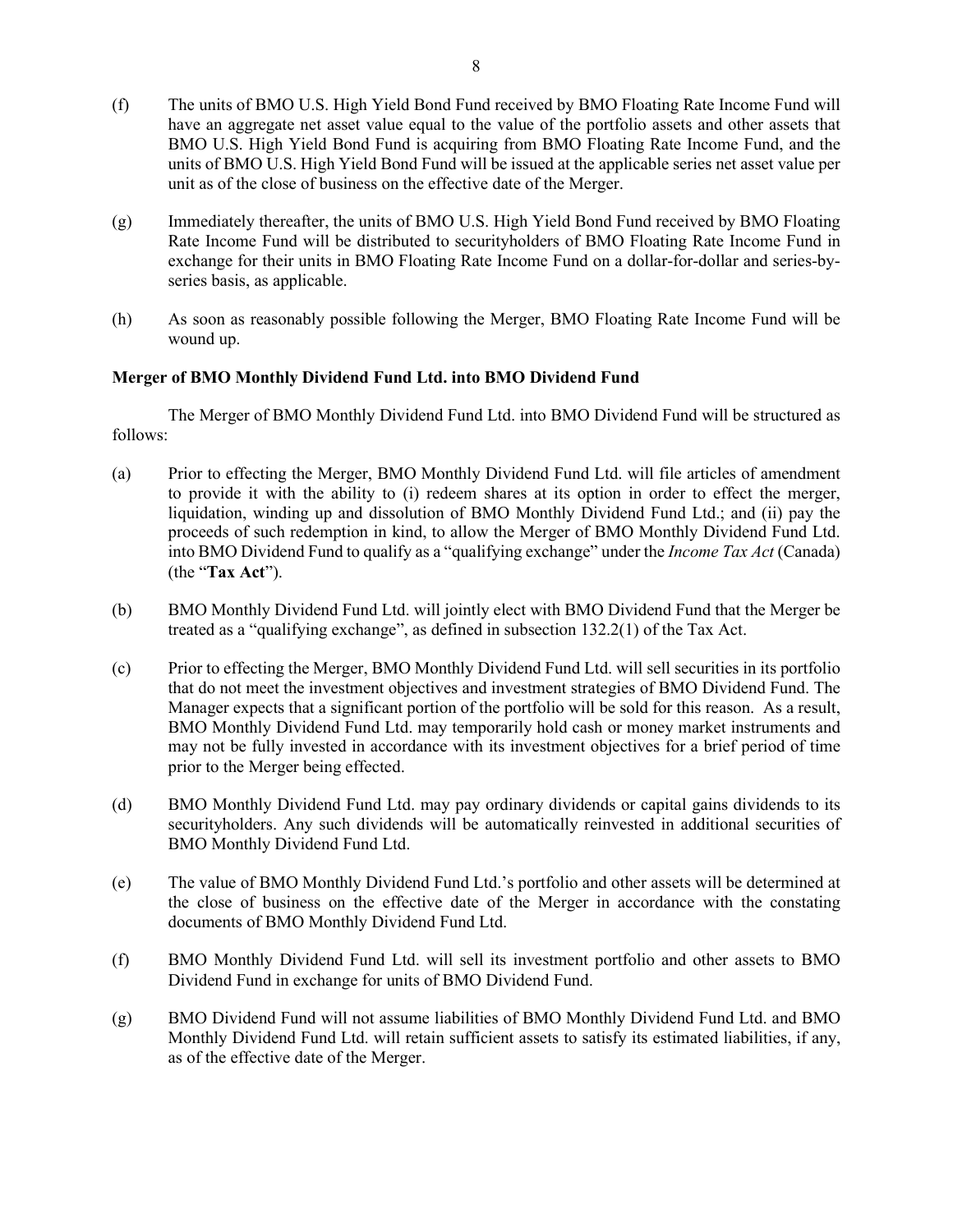- (h) The units of BMO Dividend Fund received by BMO Monthly Dividend Fund Ltd. will have an aggregate net asset value equal to the value of the portfolio assets and other assets that BMO Dividend Fund is acquiring from BMO Monthly Dividend Fund Ltd., and the units of BMO Dividend Fund will be issued at the applicable series net asset value per unit as of the close of business on the effective date of the Merger.
- (i) Immediately thereafter, securities of the Terminating Fund will be redeemed and as payment, the units of BMO Dividend Fund received by BMO Monthly Dividend Fund Ltd. will be distributed to securityholders of BMO Monthly Dividend Fund Ltd. in exchange for their shares in BMO Monthly Dividend Fund Ltd. on a dollar-for-dollar and series-by-series basis, as applicable.
- <span id="page-10-0"></span>(j) As soon as reasonably possible following the Merger, BMO Monthly Dividend Fund Ltd. will be wound up and dissolved.

# **SUSPENDING REDEMPTIONS AND PURCHASES OF SECURITIES OF THE TERMINATING FUNDS**

The right of securityholders of a Terminating Fund to redeem or switch their securities of the Terminating Fund will end as of the close of business on June 24, 2021. Subject to obtaining regulatory approval and securityholder approval of each Terminating Fund, the Manager proposes to merge each of the Terminating Fundsinto their corresponding Continuing Funds on or about June 25, 2021 (the "**Effective Date**"). The Manager will have the discretion to postpone implementation of each Merger until a later date (which shall be no later than September 30, 2021) or not to proceed with a Merger if it is considered in the best interests of a Terminating Fund or its investors.

After the Effective Date of each Merger, securityholders of each Terminating Fund will be able to redeem or switch out of the securities of the applicable Continuing Fund that they acquire upon the Merger. Securities of a Continuing Fund acquired by securityholders upon the Merger are subject to the same redemption charges, if any, to which their securities of a Terminating Fund were subject prior to the Merger.

Purchases of, and switches into, securities of each Terminating Fund will be suspended at the close of business on the third business day prior to the Effective Date of the applicable Merger, except for purchases made pursuant to pre-established continuous savings plans, which will be suspended as of the close of business on the fifth business day immediately preceding the Effective Date of the applicable Merger. Following the Mergers, all optional plans, including continuous savings plans and systematic withdrawal plans, that have been established for a Terminating Fund will be re-established for the applicable Continuing Fund, unless securityholders of the Terminating Funds advise otherwise. You may change an optional plan at any time.

## **CANADIAN FEDERAL INCOME TAX CONSIDERATIONS**

<span id="page-10-1"></span>This is a general summary of the principal Canadian federal income tax considerations, as of the date hereof, of the Mergers for the Terminating Funds and for investors in the Terminating Funds who are individuals, other than trusts. This summary assumes that, for the purposes of the Tax Act, individual investors are resident in Canada and hold securities of the Terminating Funds as capital property.

# **This summary is of a general nature only and is not exhaustive of all possible income tax considerations. You should consult your own tax advisor about your individual circumstances.**

If you redeem securities of a Terminating Fund before the Effective Date of the applicable Merger, you will realize a capital gain (or capital loss) to the extent that the proceeds of redemption exceed (or are exceeded by) the aggregate of your adjusted cost base of the securities and any costs of redemption. Unless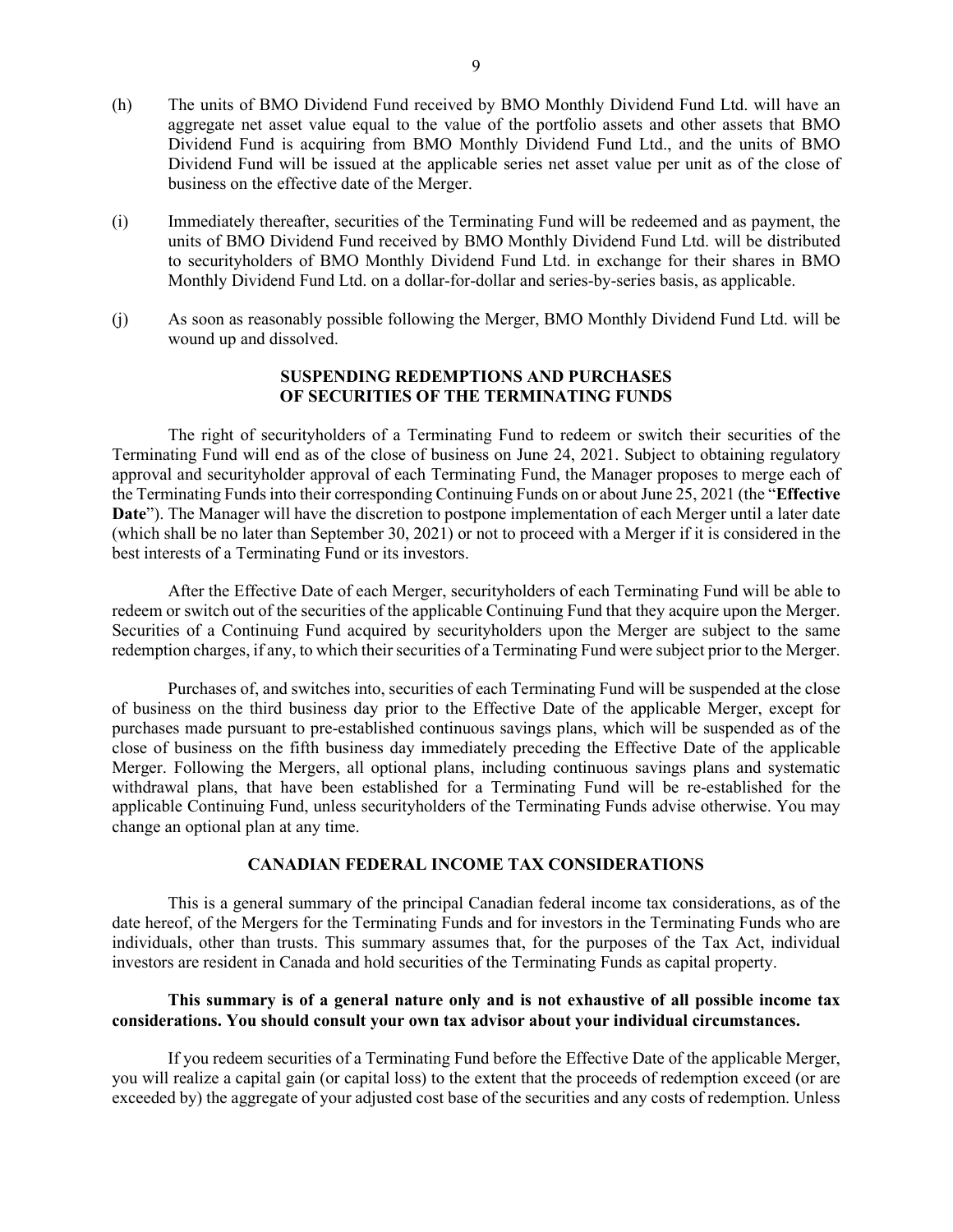you hold your securities in a registered retirement savings plan ("**RRSP**"), registered retirement income fund ("**RRIF**"), deferred profit sharing plan, registered education savings plan ("**RESP**"), registered disability savings plan ("**RDSP**") or tax-free savings account ("**TFSA**") (each a "**Registered Plan**" and collectively, the "**Registered Plans**"), one-half of any such capital gain must be included in computing your income for the year and one-half of any such capital loss must be deducted against one-half of any capital gains realized in the year, subject to, and in accordance with, the detailed provisions of the Tax Act.

### **Merger of BMO Floating Rate Income Fund into BMO U.S. High Yield Bond Fund**

The Merger of BMO Floating Rate Income Fund into BMO U.S. High Yield Bond Fund will be effected on a taxable basis.

Prior to effecting the Merger, BMO Floating Rate Income Fund will sell those securities in its portfolio that do not meet the investment objectives and investment strategies of BMO U.S. High Yield Bond Fund. The Manager expects that all or substantially all of the securities in the portfolio will be sold for this reason. As at the date of this Information Circular, the Manager expects that BMO Floating Rate Income Fund will have sufficient losses to absorb any gains generated by the sale of portfolio assets. On the Effective Date of the Merger, BMO Floating Rate Income Fund will sell the remaining securities in its portfolio, cash and other assets to BMO U.S. High Yield Bond Fund in exchange for units of BMO U.S. High Yield Bond Fund. BMO Floating Rate Income Fund may realize income, loss, capital gains or capital losses on such transactions.

Prior to effecting the Merger, BMO Floating Rate Income Fund will distribute a sufficient amount of its net income and net realized capital gains to its securityholders to ensure that it will not be subject to tax for its current taxation year. Any such distribution will be automatically reinvested in additional units of BMO Floating Rate Income Fund. You will be required to include in your income your share of the taxable portion of such distribution. The amount of net income and net realized capital gains to be distributed by BMO Floating Rate Income Fund will take into account any income, loss, capital gains or capital losses realized as described above, as well as any previously realized income, loss, capital gains or capital losses.

You will realize a capital gain or capital loss when you dispose of your units of BMO Floating Rate Income Fund on the Effective Date of the Merger. The capital gain (or capital loss) will be the amount by which the fair market value of the units of BMO U.S. High Yield Bond Fund received by you on the Effective Date of the Merger exceeds (or is exceeded by) the aggregate of the adjusted cost base of your units of BMO Floating Rate Income Fund and any reasonable costs of disposition.

In general, you must include one-half of any capital gain ("**taxable capital gain**") in computing your income for the year and must deduct one-half of any capital loss ("**allowable capital loss**") to offset taxable capital gains realized in the year. Allowable capital losses in excess of taxable capital gains in the year may be carried back three years or forward indefinitely for deduction against taxable capital gains realized in those years, subject to, and in accordance with, the detailed provisions of the Tax Act..

The cost of the units of BMO U.S. High Yield Bond Fund received by you on the Effective Date of the Merger will be equal to the fair market value thereof. In determining the adjusted cost base of your units of BMO U.S. High Yield Bond Fund, the cost of the new units of BMO U.S. High Yield Bond Fund will be averaged with the adjusted cost base of any other identical units of BMO U.S. High Yield Bond Fund already held by you as capital property.

Unless your units of BMO Floating Rate Income Fund are held in a Registered Plan, you will receive a statement for tax purposes identifying your share of BMO Floating Rate Income Fund's income, if any, for its 2021 taxation year. Any income reported thereon must be included in your income for 2021.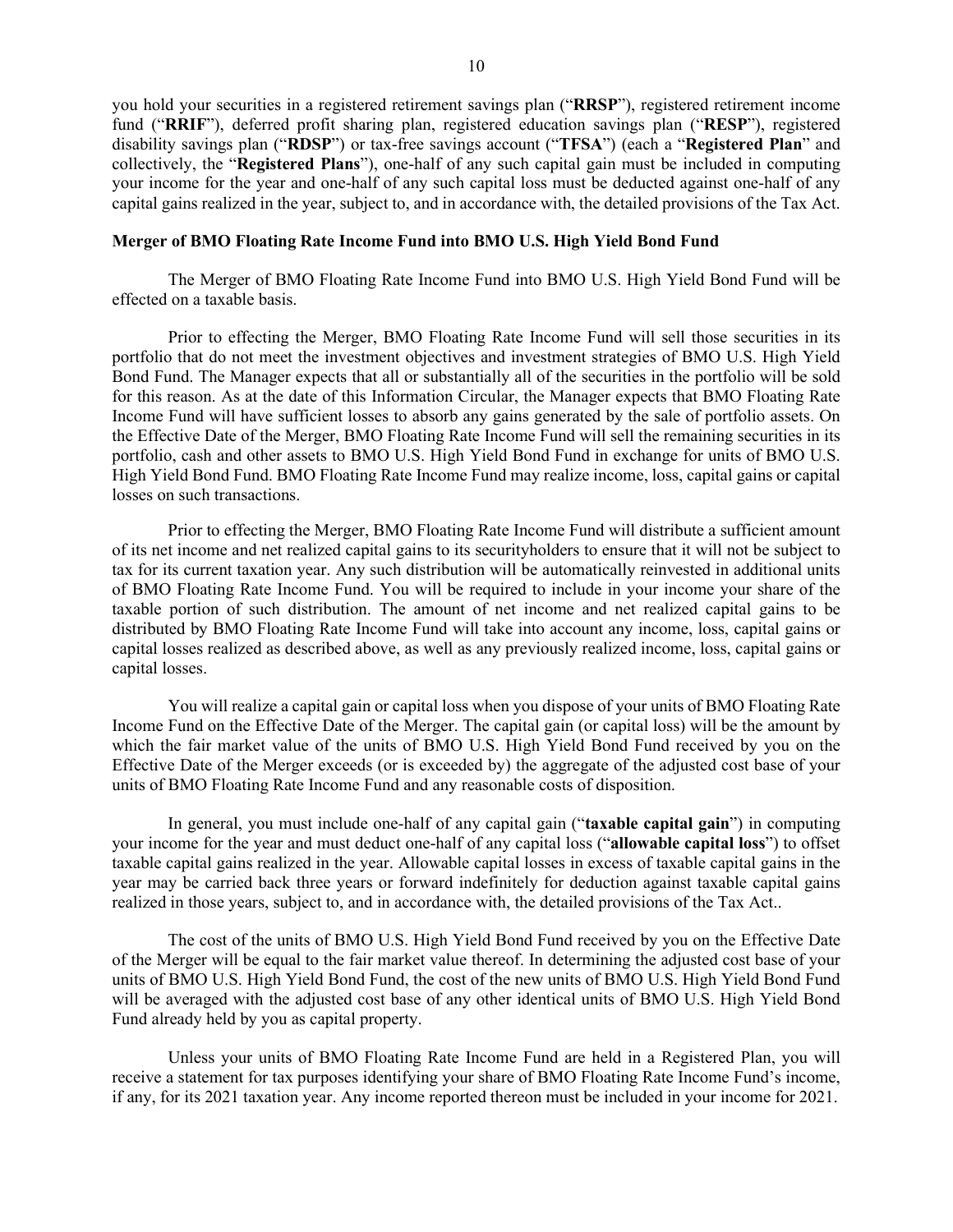## **Merger of BMO Monthly Dividend Fund Ltd. into BMO Dividend Fund**

BMO Monthly Dividend Fund Ltd. and BMO Dividend Fund will jointly elect that the Merger be a "qualifying exchange" as defined in subsection 132.2(1) of the Tax Act.

Prior to effecting the Merger, BMO Monthly Dividend Fund Ltd. will sell securities in its portfolio that do not meet the investment objectives and investment strategies of BMO Dividend Fund. The Manager expects that a significant portion of the portfolio will be sold for this reason. The Manager expects that BMO Monthly Dividend Fund Ltd. will realize income, loss, capital gains or capital losses on such transactions. Based on current market values, the Manager expects that any income or capital gains realized by BMO Monthly Dividend Fund Ltd. on the liquidation of securities will be offset by available losses. The actual amount of income, loss, capital gains or capital losses realized by BMO Monthly Dividend Fund Ltd. may be different from the Manager's current expectation due to changes in the value of securities held by BMO Monthly Dividend Fund Ltd. between the date of this Information Circular and the Effective Date of the Merger. On the Effective Date of the Merger, BMO Monthly Dividend Fund Ltd. will realize any remaining accrued capital losses and, to the extent it elects, any remaining accrued capital gains, as a result of the sale of its assets to BMO Dividend Fund. BMO Monthly Dividend Fund Ltd. intends to elect to realize capital gains only to the extent that capital losses and loss carryforwards are available to offset such capital gains.

Prior to effecting the Merger, BMO Monthly Dividend Fund Ltd. may pay ordinary dividends and/or capital gains dividends. Any such dividends will be automatically reinvested in additional shares of BMO Monthly Dividend Fund Ltd. One-half of a capital gains dividend received by you is a "taxable capital gain" and included in your income. An ordinary dividend received by you will be eligible for the dividend tax credit subject to, and in accordance with, the detailed provisions of the Tax Act..

The disposition of securities of BMO Monthly Dividend Fund Ltd. in exchange for units of BMO Dividend Fund will not result in a capital gain or loss to BMO Monthly Dividend Fund Ltd. or to securityholders of BMO Monthly Dividend Fund Ltd. The aggregate cost for tax purposes of the units of BMO Dividend Fund received by a securityholder of BMO Monthly Dividend Fund Ltd. will be equal to the securityholder's aggregate adjusted cost base of the securities of BMO Monthly Dividend Fund Ltd. immediately prior to the exchange. In determining the adjusted cost base of the securityholder's units of BMO Dividend Fund, the cost of the new units of BMO Dividend Fund will be averaged with the adjusted cost base of any other identical units of BMO Dividend Fund already held by the securityholder as capital property.

Unless your securities of BMO Monthly Dividend Fund Ltd. are held in a Registered Plan, you will receive a statement for tax purposes reporting any ordinary dividends and capital gains dividends paid to you by BMO Monthly Dividend Fund Ltd., which must be included in your income for 2021.

### **General**

Each of the Continuing Funds is a mutual fund trust within the meaning of the Tax Act. Please refer to the simplified prospectus relating to the Continuing Funds, which is available from the Manager at no charge upon request, for a description of the income tax consequences of acquiring, holding and disposing of securities of each Continuing Fund.

# **ELIGIBILITY FOR REGISTERED PLANS**

<span id="page-12-0"></span>Securities of each Continuing Fund are qualified investments under the Tax Act for Registered Plans.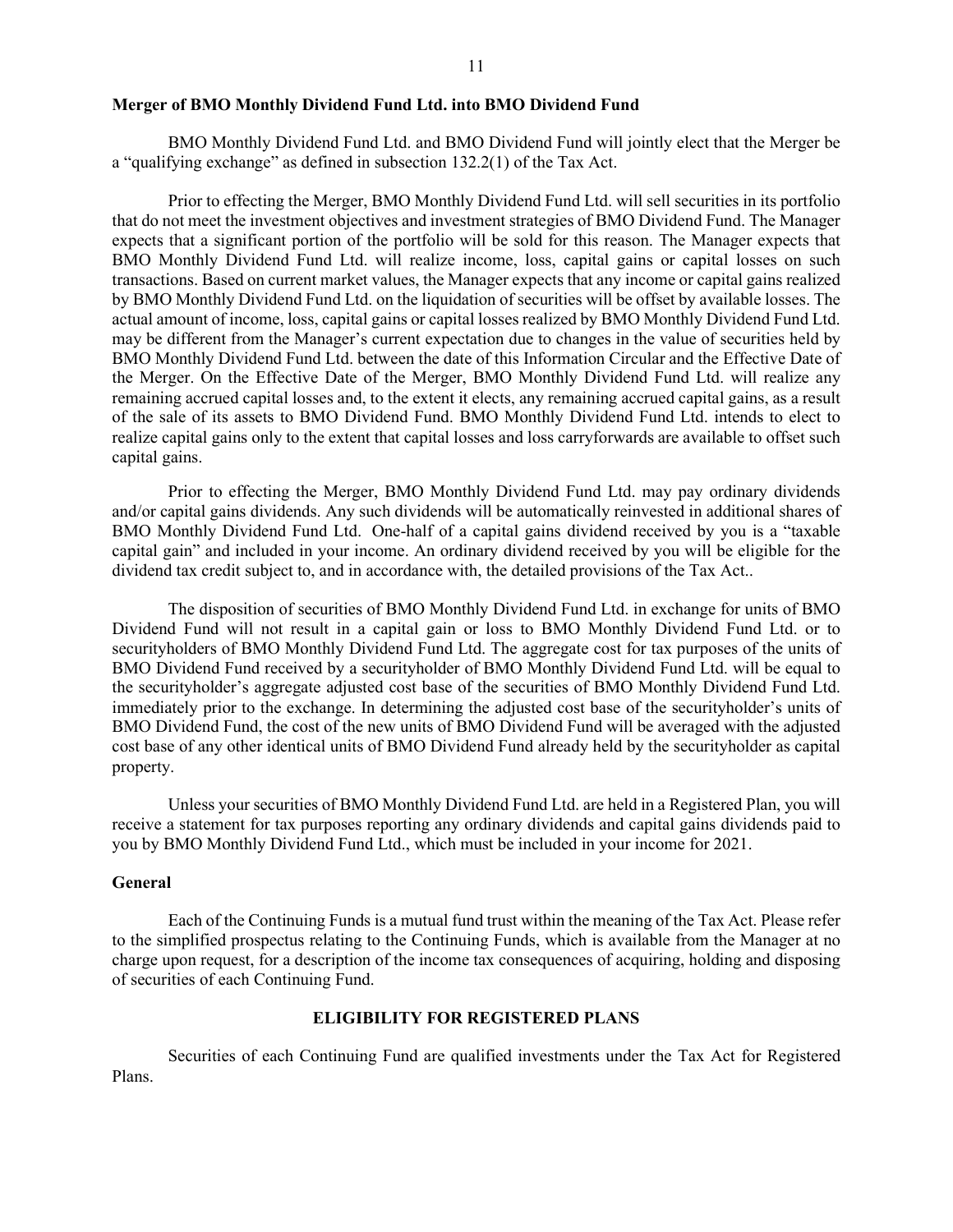Securities of a Continuing Fund will not be a "prohibited investment" for a trust governed by a TFSA, RRSP, RRIF, RESP or RDSP unless the holder of the TFSA or RDSP, the annuitant of the RRSP or RRIF, or the subscriber of the RESP, as applicable, (i) does not deal at arm's length with the Continuing Fund for purposes of the Tax Act, or (ii) has a "significant interest" as defined in the Tax Act in the Continuing Fund. Generally, a holder, an annuitant or a subscriber, as the case may be, will not have a significant interest in a Continuing Fund unless the holder, the annuitant or the subscriber, as the case may be, owns interests as a beneficiary of the Continuing Fund that have a fair market value of 10% or more of the fair market value of the interests of all beneficiaries of the Continuing Fund, either alone or together with persons and partnerships with which the holder, the annuitant or the subscriber, as the case may be, does not deal at arm's length. In addition, securities of a Continuing Fund will not be a "prohibited investment" if the securities are "excluded property" as defined in the Tax Act for a trust governed by a TFSA, RRSP, RRIF, RESP or RDSP. Holders, annuitants or subscribers should consult their own tax advisors with respect to whether securities of a Continuing Fund would be prohibited investments, including with respect to whether the securities would be excluded property.

### **REQUIRED SECURITYHOLDER APPROVAL**

<span id="page-13-0"></span>**The Merger of BMO Floating Rate Income Fund into BMO U.S. High Yield Bond Fund will not be effective unless approved by a majority of the votes (***i.e.***, more than 50%) of the outstanding securities of BMO Floating Rate Income Fund cast at the Meeting.**

**The Merger of BMO Monthly Dividend Fund Ltd. into BMO Dividend Fund will not be effective unless approved by at least two thirds of the votes (***i.e.***, more than 66.67%) of the outstanding securities of BMO Monthly Dividend Fund Ltd. cast at the Meeting.**

**No Merger is contingent on the other Merger, and one may proceed even if the other is not approved.**

If the required approvals for a Merger are not obtained, the Merger will not proceed. If the Merger of BMO Floating Rate Income Fund into BMO U.S. High Yield Bond Fund is not approved, the Manager seeks approval of securityholders of BMO Floating Rate Income Fund to terminate the Fund.

# **The termination of BMO Floating Rate Income Fund will not be effective unless approved by a majority of the votes (***i.e.***, more than 50%) of the outstanding securities of BMO Floating Rate Income Fund cast at the Meeting.**

The Manager does not currently intend to terminate BMO Monthly Dividend Fund Ltd. if the required securityholder approval is not obtained, but may decide to do so in the future. If the Manager decides to terminate BMO Monthly Dividend Fund Ltd. in the future, it will do so in accordance with the constating documents that govern BMO Monthly Dividend Fund Ltd. and applicable legislation.

Securityholders of the Terminating Funds are entitled to one vote for each whole security held and no votes for fractions of a security.

Holders of securities of record at the close of business on May 7, 2021 will be entitled to vote at the Meeting, except to the extent that such securities are redeemed prior to the Meeting or that a transferee of securities after that date complies with the required procedures in order to qualify to vote the transferred securities. If your securities were transferred to you from another holder after May 7, 2021 (this would occur only in unusual circumstances, such as death of a holder), you should contact the Manager to determine the documentation necessary to transfer the securities on the Manager's records. You will only be able to vote the transferred securities after the transfer has been recorded on the Manager's records.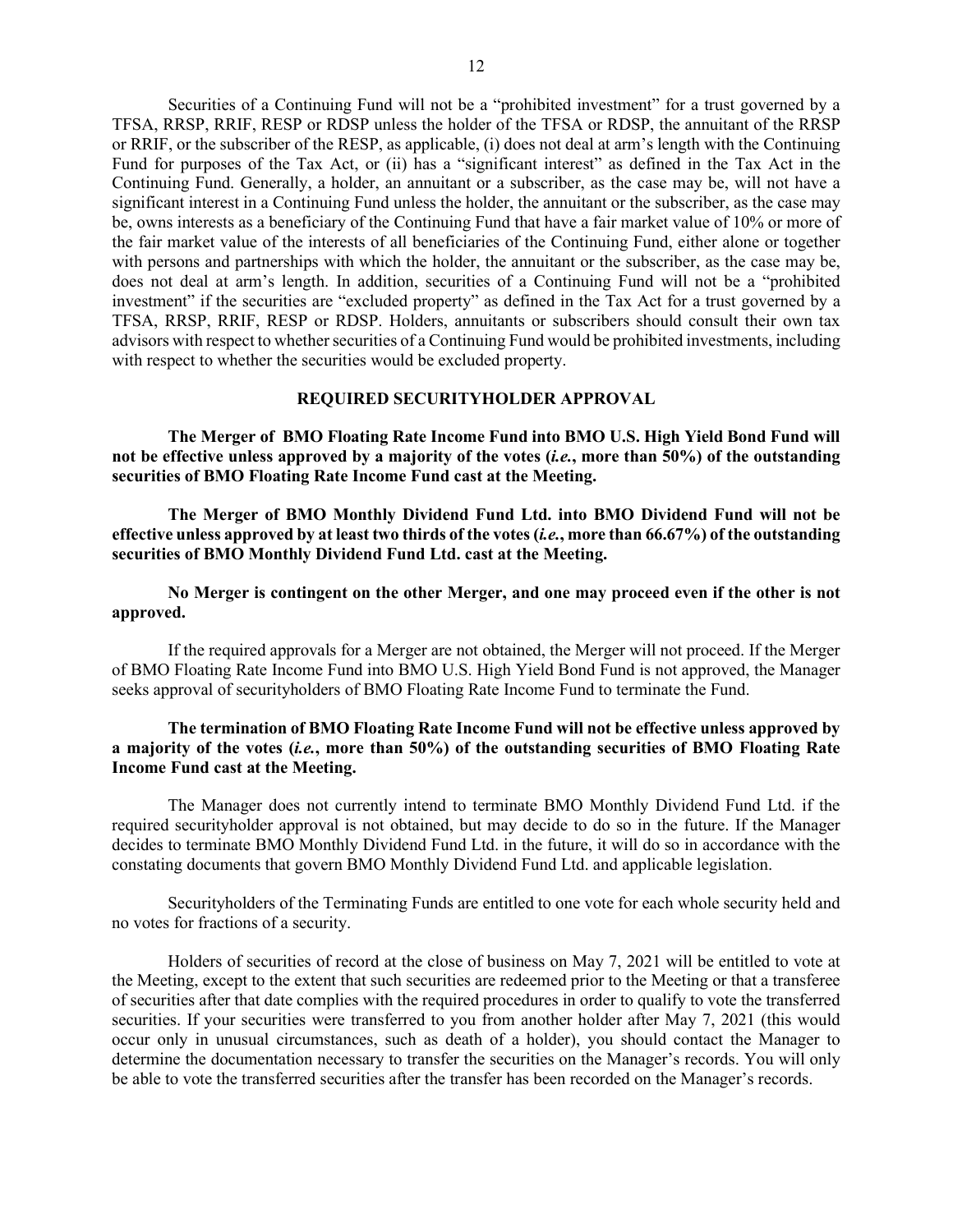In order for the Meeting for each Terminating Fund to be duly constituted, two or more securityholders of the Terminating Fund must be present virtually or represented by proxy at the Meeting.

# **ADDITIONAL INFORMATION**

<span id="page-14-0"></span>Additional information regarding the Funds is contained in the simplified prospectus, annual information form, fund facts, interim and annual management reports of fund performance and annual audited and interim unaudited financial statements for the Funds. The fund facts relating to the relevant series of each Continuing Fund were sent with the notice-and-access document on May 17, 2021 to securityholders of the corresponding Terminating Funds. You should review these documents carefully.

Investors in each Terminating Fund may obtain, at no cost, a copy of the simplified prospectus, annual information form and fund facts for the applicable Continuing Fund and its most recent interim and annual financial statements and management reports of fund performance by accessing the SEDAR website at www.sedar.com. Alternatively,

- if securities of the Terminating Fund were purchased at a BMO Bank of Montreal branch or through the BMO Investment Centre: by accessing the BMO Mutual Funds website at www.bmo.com/mutualfunds or by calling the toll-free telephone number at 1-800-665-7700, or
- <span id="page-14-1"></span>• if securities of the Terminating Fund were purchased through another dealer: by accessing the BMO Mutual Funds website at www.bmo.com/gam/ca or by calling the toll-free telephone number at 1- 800-668-7327.

# **MERGER OF BMO FLOATING RATE INCOME FUND INTO BMO U.S. HIGH YIELD BOND FUND (applicable to securityholders of BMO Floating Rate Income Fund only)**

## **General**

The Manager is seeking approval from securityholders of BMO Floating Rate Income Fund for the merger of this Terminating Fund into BMO U.S. High Yield Bond Fund, the Continuing Fund. If approved, the Merger will become effective on or about June 25, 2021. The Manager will have the discretion to postpone implementation of the Merger until a later date (which shall be no later than September 30, 2021) or not to proceed with the Merger if it is considered in the best interests of the Terminating Fund or its investors. Following the Merger, the Terminating Fund will be wound up. The proposed Merger of these Funds is also subject to regulatory approval.

As discussed in greater detail below, the investment objectives and strategies of the Terminating Fund are different from the investment objectives and strategies of the Continuing Fund, the fee structure of the Terminating Fund (variable operating expenses) is different from the fee structure of the Continuing Fund (fixed administration fee), and the distribution policy of the Terminating Fund is different from that of the Continuing Fund.

In exchange for their current securities, Advisor Series, Series A and Series F securityholders will receive securities of the Continuing Fund that have a management fee that is lower than the management fee charged in respect of the series of securities of the Terminating Fund that they currently hold. Series D securityholders will receive securities of the Continuing Fund that have a management fee that is the same as the management fee charged in respect of the series of securities of the Terminating Fund that they currently hold.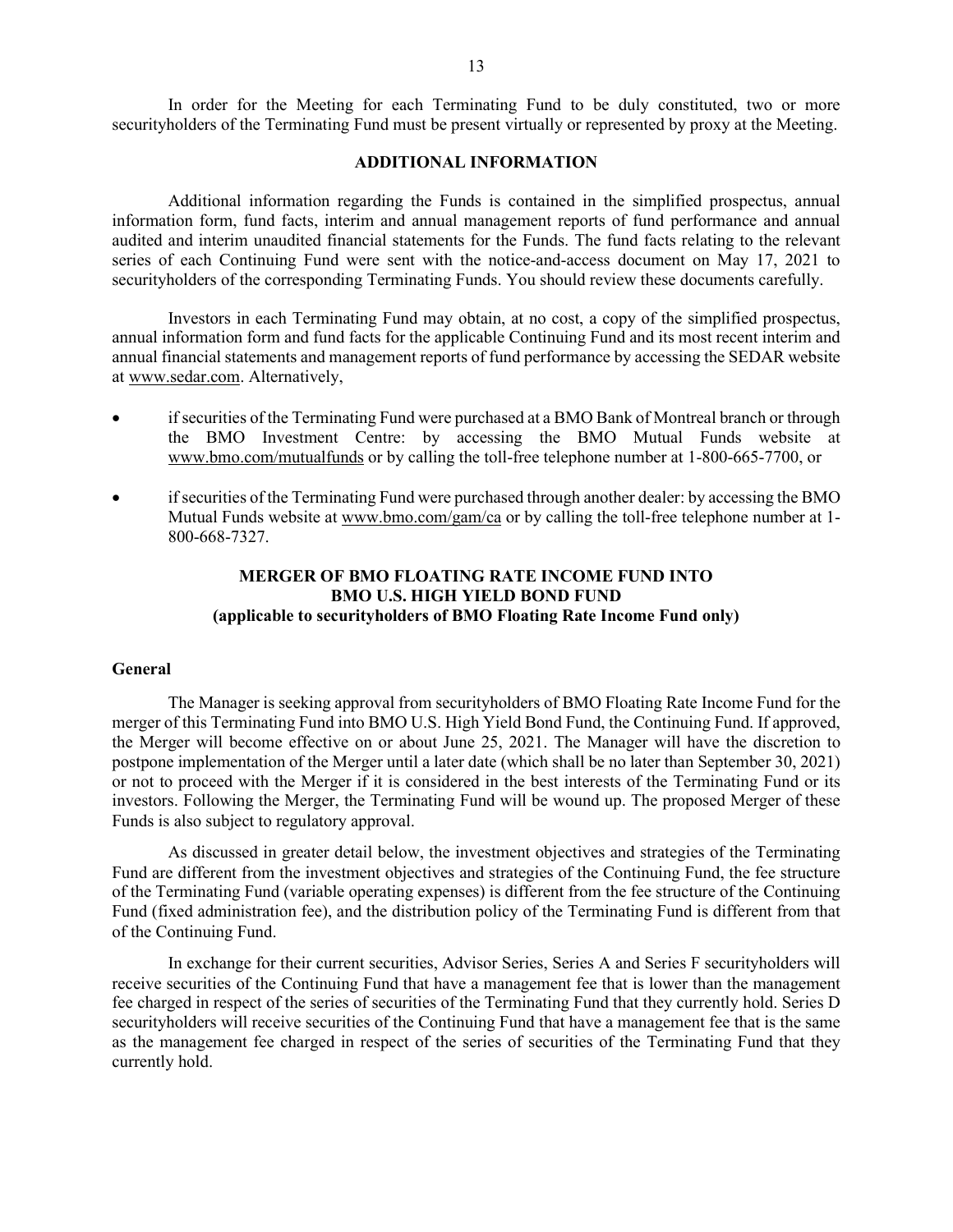This Merger will be effected on a **taxable** basis. The Manager believes that most investors who hold their securities of BMO Floating Rate Income Fund outside a Registered Plan are in a loss position. Triggering a capital loss can be beneficial to such investors because they can use the losses to offset any capital gains realized in the same year or any of the previous three years, and thus immediately reduce their tax liability. Under a tax-deferred merger, the realization of an investor's capital losses would be deferred. The Manager is of the view that this deferral is detrimental to those investors because the loss would not be immediately available to the investor to offset current or prior capital gains.

By approving this Merger, securityholders of the Terminating Fund accept the investment objectives of the Continuing Fund, the fee structure of the Continuing Fund, the distribution policy of the Continuing Fund, and the tax consequences of the Merger. See "Canadian Federal Income Tax Considerations" on page [9](#page-10-1) for details regarding the tax consequences of the Merger for Canadian resident individuals, see "Investment Objectives and Strategies" below for a comparison of the investment objectives of the Funds, see "Comparison of Fund Size, Management Fee, and Expenses" below for a discussion of the fees and expenses of the Funds, and see "Comparison of Distribution Policy" below for a discussion of the distribution policies of the Funds.

### **Benefits of this Merger**

As discussed above under "Benefits of the Proposed Changes" on page [6,](#page-7-0) there are a number of benefits to securityholders of both the Terminating Fund and the Continuing Fund, including that the Continuing Fund has a broader investment objective than its corresponding Terminating Fund thereby providing greater flexibility to the portfolio manager, which may benefit investors across market cycles and credit cycles. Specifically, the Continuing Fund offers a wider approach to investing in non-investment grade fixed income than the Terminating Fund, and thus Terminating Fund investors may benefit from the synergies of the portfolio manager's global fixed income capabilities. There is minimal demand for the Terminating Fund, as evidenced by declining AUM in the Terminating Fund over an extended period of time, which may lead to portfolio diversification challenges in the Terminating Fund if AUM continues to decline. Additionally, the Terminating Fund has variable operating expenses, which means its expenses are spread over a smaller asset base as the AUM of the Terminating Fund continues to decline, while the Continuing Fund uses a fixed administration fee model, which means a consistent expense charged to the Fund, even if the AUM of the Continuing Fund were to decline. The Continuing Fund may also benefit from its larger profile in the marketplace to attract additional investors and thus remain a viable long term investment. The Continuing Fund has also delivered stronger long term performance than the Terminating Fund. Further, Advisor Series, Series A and Series F securityholders will receive securities of the Continuing Fund that have a management fee that is lower than the management fee charged in respect of the securities of the Terminating Fund that they currently hold. Series D securityholders will receive securities of the Continuing Fund that have a management fee that is the same as the management fee charged in respect of the securities of the Terminating Fund that they currently hold.

# **Recommendation**

## **The Manager recommends that securityholders of the Terminating Fund vote FOR the Merger.**

The IRC of each of the Funds has reviewed the potential conflict of interest matters related to the proposed Merger and has provided the Manager with a positive recommendation having determined that the proposed Merger, if implemented, achieves a fair and reasonable result for each of the Funds.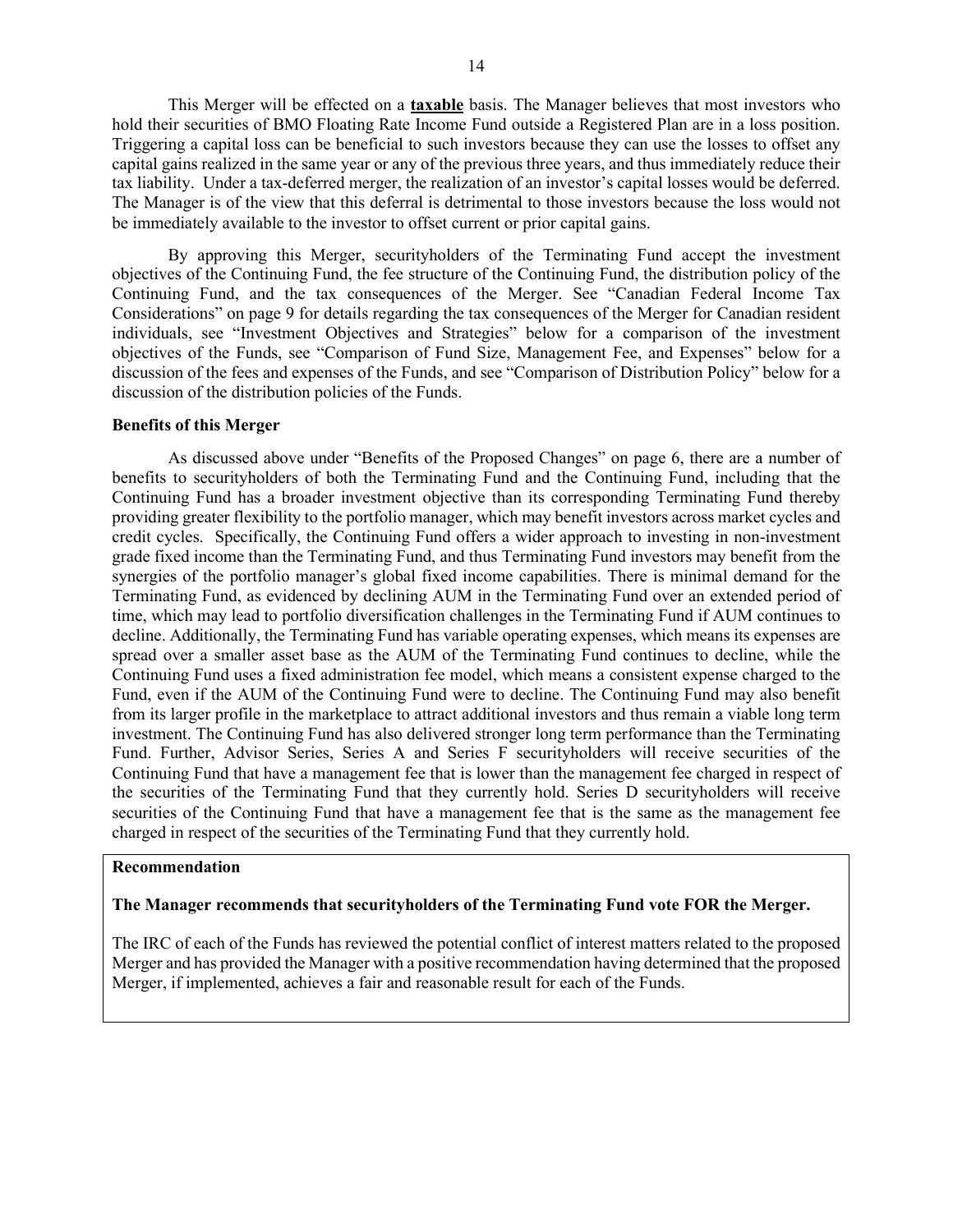# **Investment Objectives and Strategies**

The investment objectives and primary investment strategies of the Funds are as follows:

| <b>Fund</b> | <b>Investment Objectives</b>     | <b>Investment Strategies</b>                                                                                        |
|-------------|----------------------------------|---------------------------------------------------------------------------------------------------------------------|
| <b>BMO</b>  | The investment objective of      | The portfolio manager of BMO Floating Rate Income                                                                   |
| Floating    | BMO Floating Rate Income         | Fund invests primarily in debt securities that have a                                                               |
| Rate        | Fund is to generate a high level | floating or variable rate, including floating rate notes,                                                           |
| Income      | of current income by investing   | high yield bonds and debentures issued by Canadian                                                                  |
| Fund        | primarily in floating rate loans | governments and corporations, U.S. dollar Canadian                                                                  |
|             | and other floating rate debt     | corporate bonds and U.S. corporate bonds and                                                                        |
|             | securities issued by domestic    | convertible debentures. The portfolio manager may use                                                               |
|             | and foreign companies.           | financial instruments such as interest rate swaps,                                                                  |
|             |                                  | forwards and other financial derivatives to transform the                                                           |
|             |                                  | income from these investments into income equivalent to                                                             |
|             |                                  | or greater than that generated by short-term floating rate                                                          |
|             |                                  | instruments with a duration of less than 365 days. The                                                              |
|             |                                  | portfolio manager invests primarily in securities rated                                                             |
|             |                                  | "BB" or higher by Standard & Poor's Rating Service or                                                               |
|             |                                  | carrying an equivalent rating from other recognized                                                                 |
|             |                                  | rating agencies. The portfolio manager attempts to add                                                              |
|             |                                  | value by purchasing bonds that are mispriced relative to                                                            |
|             |                                  | their credit fundamentals and which may be upgraded,                                                                |
|             |                                  | and where the sustainability of the interest payments or                                                            |
|             |                                  | income flows is greater than reflected by the instrument's<br>credit rating. The portfolio manager may invest up to |
|             |                                  | 100% of the fund's assets in U.S. fixed income securities.                                                          |
|             |                                  | The Fund may use derivatives to implement the                                                                       |
|             |                                  | investment strategy, and may enter into securities                                                                  |
|             |                                  | lending, repurchase and reverse repurchase transactions                                                             |
|             |                                  | to earn additional income.                                                                                          |
|             |                                  |                                                                                                                     |
|             |                                  | The Fund has obtained approval from securities                                                                      |
|             |                                  | authorities:                                                                                                        |
|             |                                  | to enter into interest rate swaps and credit default                                                                |
|             |                                  | swaps with a remaining term to maturity greater                                                                     |
|             |                                  | than 3 years                                                                                                        |
|             |                                  | to the extent that cash cover is required in respect                                                                |
|             |                                  | of specified derivatives, to cover specified                                                                        |
|             |                                  | derivative positions with:                                                                                          |
|             |                                  | any bonds, debentures, notes or other                                                                               |
|             |                                  | evidences of indebtedness that are liquid                                                                           |
|             |                                  | having a remaining term to maturity of                                                                              |
|             |                                  | 365 days or less and an "approved credit                                                                            |
|             |                                  | rating" as defined in NI 81-102; or                                                                                 |
|             |                                  | certain floating rate evidences<br>of                                                                               |
|             |                                  | indebtedness which are a "conventional                                                                              |
|             |                                  | floating rate debt instrument" as defined                                                                           |
|             |                                  | in NI 81-102 with principal amounts                                                                                 |
|             |                                  | having a market value of approximately                                                                              |
|             |                                  | par at the time of each change in the rate                                                                          |
|             |                                  | to be paid if certain conditions as to the                                                                          |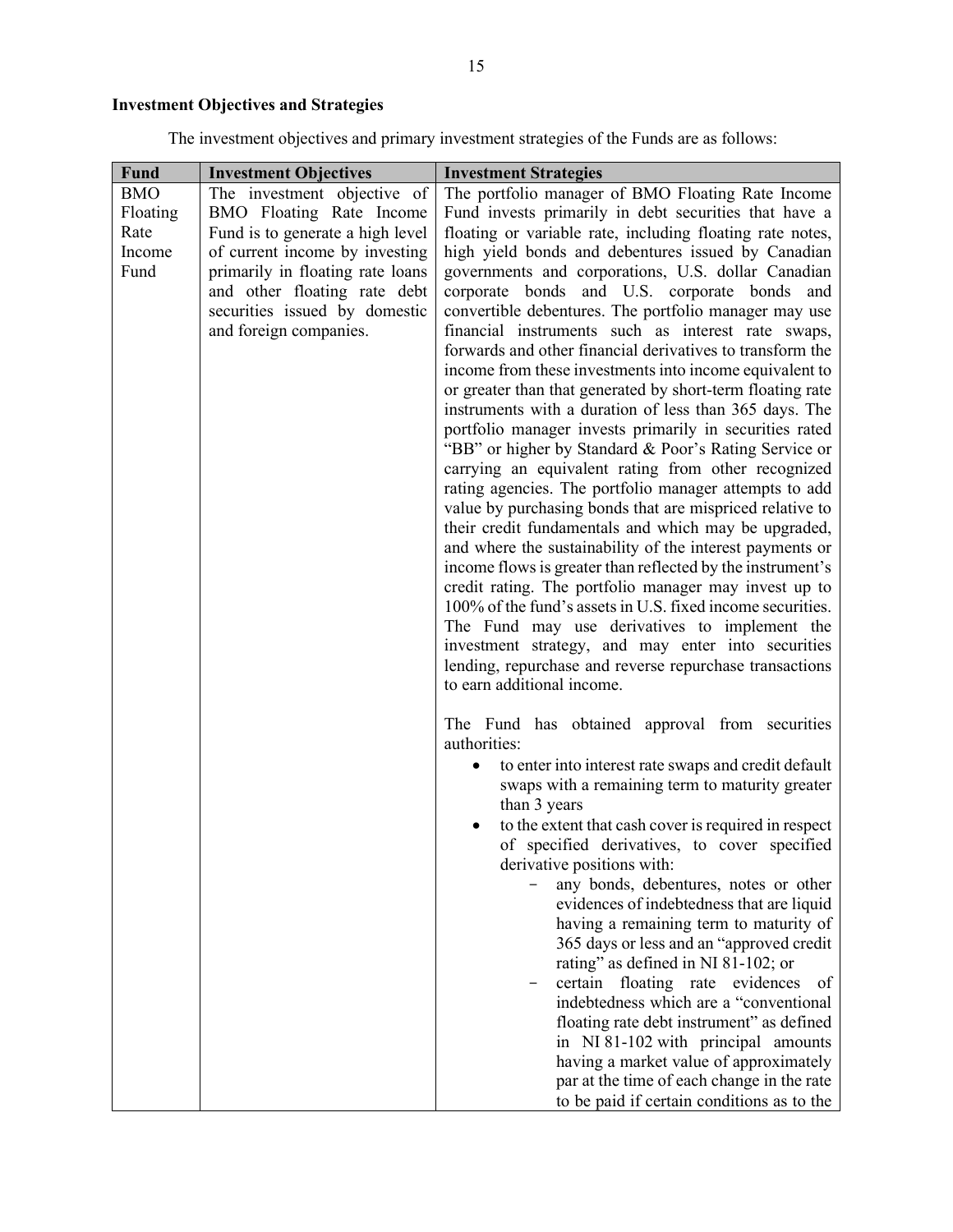| <b>Fund</b>                                      | <b>Investment Objectives</b>                                                                                                                                                                                                                                                           | <b>Investment Strategies</b>                                                                                                                                                                                                                                                                                                                                                                                                                                                                                                                                                                                                                                                                                                                                                                                                                                                                                                                                                                                                                                                                                                                                                                                                                                                                                                                                                                                                           |
|--------------------------------------------------|----------------------------------------------------------------------------------------------------------------------------------------------------------------------------------------------------------------------------------------------------------------------------------------|----------------------------------------------------------------------------------------------------------------------------------------------------------------------------------------------------------------------------------------------------------------------------------------------------------------------------------------------------------------------------------------------------------------------------------------------------------------------------------------------------------------------------------------------------------------------------------------------------------------------------------------------------------------------------------------------------------------------------------------------------------------------------------------------------------------------------------------------------------------------------------------------------------------------------------------------------------------------------------------------------------------------------------------------------------------------------------------------------------------------------------------------------------------------------------------------------------------------------------------------------------------------------------------------------------------------------------------------------------------------------------------------------------------------------------------|
|                                                  |                                                                                                                                                                                                                                                                                        | issuing body, reset periods and credit<br>ratings are met<br>to use as cover, in addition to the usual cover<br>when the fund has a long position in a debt-like<br>security that has a component that is a long<br>position in a forward contract, or in a<br>standardized future or forward contract, or when<br>the fund has an interest rate swap position and<br>during the periods when the fund is entitled to<br>receive payments under the swap, a right or<br>obligation to sell an equivalent quantity of the<br>underlying interest of the standardized future,<br>forward or swap.                                                                                                                                                                                                                                                                                                                                                                                                                                                                                                                                                                                                                                                                                                                                                                                                                                        |
| <b>BMO</b><br>U.S. High<br>Yield<br>Bond<br>Fund | The investment objective of<br>BMO U.S. High Yield Bond<br>Fund is to provide a high level<br>of total return through<br>a<br>combination of income and<br>capital<br>appreciation<br>by<br>investing primarily in fixed<br>income securities issued by<br>United States corporations. | The portfolio manager of BMO U.S. High Yield Bond<br>Fund invests primarily in a diversified pool of fixed<br>income securities, such as bonds and debentures issued<br>by corporations or obtains exposure to such securities.<br>The portfolio manager invests primarily in high yield<br>securities rated below BBB at the time of investment by<br>Standard and Poor's Rating Service or the equivalent<br>rating as defined by other recognized rating agencies.<br>The portfolio manager invests in fixed income securities<br>issued by the United States or Canadian government or<br>obtains exposure to such securities. The portfolio<br>manager seeks the best potential investments for the<br>portfolio by analyzing the credit ratings of various issuers<br>and using fundamental analysis. The Fund may hold a<br>portion of its assets in cash or short-term money market<br>instruments and/or high quality fixed income securities<br>while seeking investment opportunities or to reflect<br>economic and market conditions. The portfolio manager<br>may invest up to 100% of the fund's assets in foreign<br>securities, and may invest up to 30% of the fund's assets<br>in securities outside the United States. The Fund may use<br>derivatives to implement the investment strategy, and<br>may enter into securities lending, repurchase and reverse<br>repurchase transactions to earn additional income. |

As a result of the fact that the Terminating Fund's objective is to provide a high level of current income, while the Continuing Fund's objective is focused on a high level of total return comprised of both income and capital appreciation, and because the Terminating Fund invests primarily in floating rate debt securities issued by domestic and foreign companies, while the Continuing Fund invests primarily in fixed income securities issued by United States corporations, it is the Manager's opinion that a reasonable person would consider the investment objectives of these Funds to be less than substantially similar.

The portfolio manager of both the Terminating Fund and the Continuing Fund is BMO Asset Management Inc., and BMO Asset Management Inc. will continue to be the portfolio manager of the Continuing Fund after the Merger. However, the current sub-advisor of the Terminating Fund is BMO Asset Management Corp. and the sub-advisor of the Continuing Fund is Taplin, Canida & Habacht, LLC.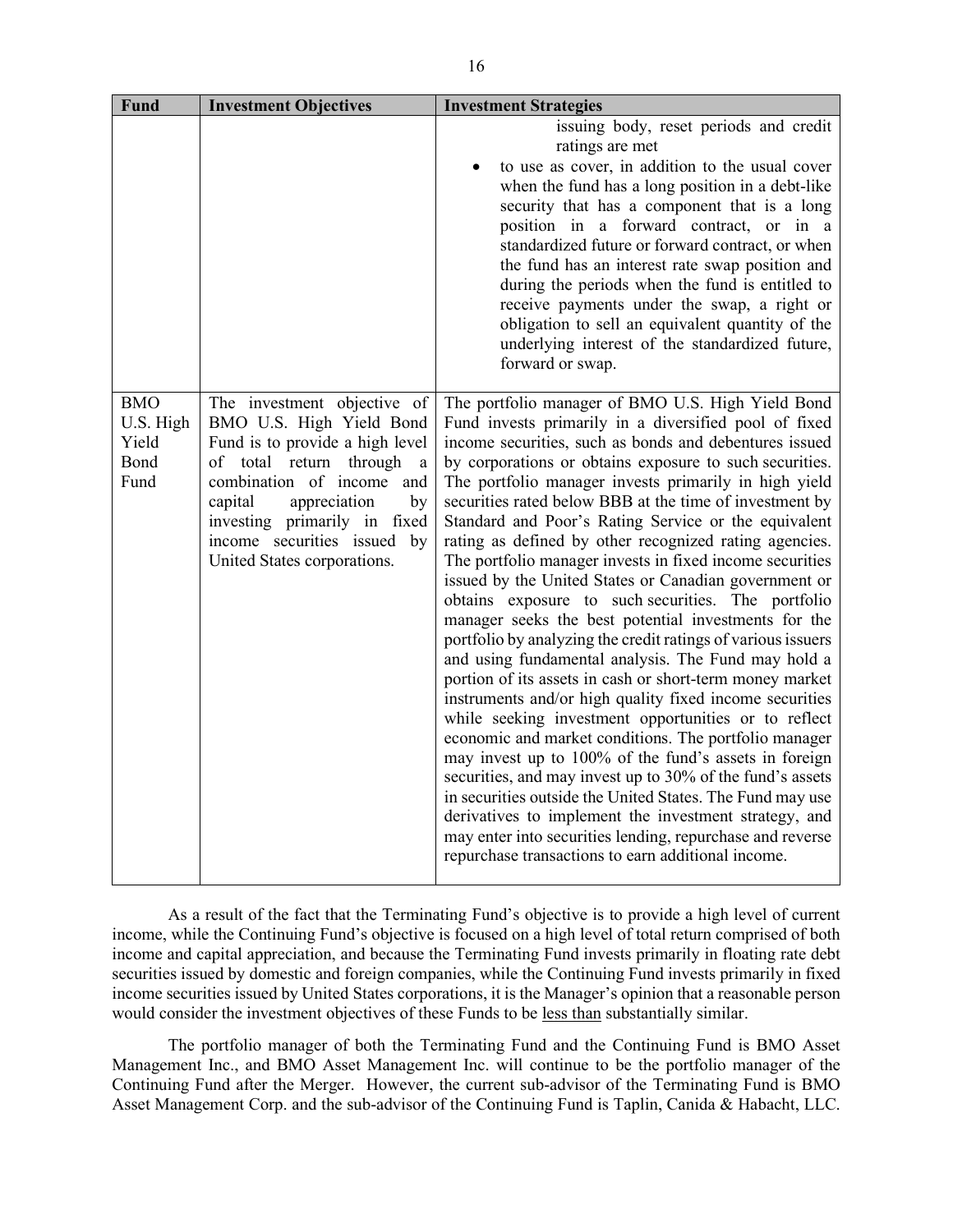Taplin, Canida & Habacht, LLC will continue to be the sub-advisor of the Continuing Fund after the Merger.

### **Comparison of Fund Size, Management Fee and Expenses**

As at the close of business on April 30, 2021, the net assets of the Terminating Fund were \$14,588,543.83 and the net assets of the Continuing Fund were \$917,664,358.78.

Holders of the securities of each applicable series of the Terminating Fund will receive securities of the equivalent series of the Continuing Fund, determined on a dollar-for-dollar basis, as set out in the table below. The annual management fee, fixed administration fee and management expense ratio ("**MER**") of each applicable series of the Terminating Fund and the Continuing Fund is set out in the table below.

|                   | <b>Management Fee</b>                                  |                                                        | <b>Fixed Administration Fee</b>                        |                                                        | MER <sup>(2)</sup>                                                            |                                                        |  |
|-------------------|--------------------------------------------------------|--------------------------------------------------------|--------------------------------------------------------|--------------------------------------------------------|-------------------------------------------------------------------------------|--------------------------------------------------------|--|
|                   | per Annum                                              |                                                        | per Annum $^{(1)}$                                     |                                                        | as at September 30, 2020<br>(Continuing Fund) and<br><b>December 31, 2020</b> |                                                        |  |
|                   |                                                        |                                                        |                                                        |                                                        | (Terminating Fund)                                                            |                                                        |  |
| <b>Series</b>     | <b>Terminating</b><br>Fund                             | Continuing<br>Fund                                     | Terminating<br>Fund                                    | Continuing<br>Fund                                     | Terminating<br><b>Fund</b>                                                    | Continuing<br>Fund                                     |  |
| Advisor<br>Series | 1.35%                                                  | $1.20\%^{(3)}$                                         |                                                        | 0.25%                                                  | 1.81%                                                                         | $2.05\%^{(4)}$                                         |  |
| Series A          | 1.35%                                                  | $1.20\%^{(3)}$                                         |                                                        | 0.25%                                                  | 1.81%                                                                         | $2.04\%^{(4)}$                                         |  |
| Series F          | $0.55\%$                                               | 0.45%                                                  |                                                        | 0.25%                                                  | $0.90\%$                                                                      | $0.77\%$                                               |  |
| Series D          | 0.75%                                                  | 0.75%                                                  |                                                        | 0.25%                                                  | 1.13%                                                                         | 1.09%                                                  |  |
| Series I          | Negotiated and<br>paid by each<br>Series I<br>investor | Negotiated<br>and paid by<br>each Series I<br>investor | Negotiated and<br>paid by each<br>Series I<br>investor | Negotiated<br>and paid by<br>each Series I<br>investor | Negotiated and<br>paid by each<br>Series I<br>investor                        | Negotiated<br>and paid by<br>each Series I<br>investor |  |

(1) The Terminating Fund has a floating expense structure and is not charged an administration fee. The Continuing Fund also pays certain operating expenses directly, including Fund Expenses (as defined below).

(2) After waivers and absorptions or expenses.

(3) Effective June 24, 2021.

(4) The management fee for this series will be reduced effective June 24, 2021 as noted in footnote 3 above. The MER displayed in this column does not reflect the management fee reduction.

BMO Floating Rate Income Fund pays all of its operating expenses directly. These operating expenses include audit and legal fees and expenses; custodian and transfer agency fees; costs attributable to the issue, redemption and change of securities, including the cost of the securityholder record keeping system; expenses incurred in respect of preparing and distributing prospectuses, financial reports and other types of reports, statements and communications to securityholders; fund accounting and valuation costs; and filing fees, including those incurred by the manager (collectively, "**Administration Expenses**"), expenses incurred in respect of preparing and distributing fund facts; interest or other borrowing expenses; all reasonable costs and expenses incurred in relation to compliance with NI 81-107, including compensation and expenses payable to IRC members and any independent counsel or other advisors employed by the IRC, the costs of the orientation and continuing education of IRC members and the costs and expenses associated with IRC meetings; taxes of all kinds to which the fund is or might be subject; and costs associated with compliance with any new governmental or regulatory requirement introduced after December 1, 2007 (collectively, "**Fund Expenses**"). These operating expenses are allocated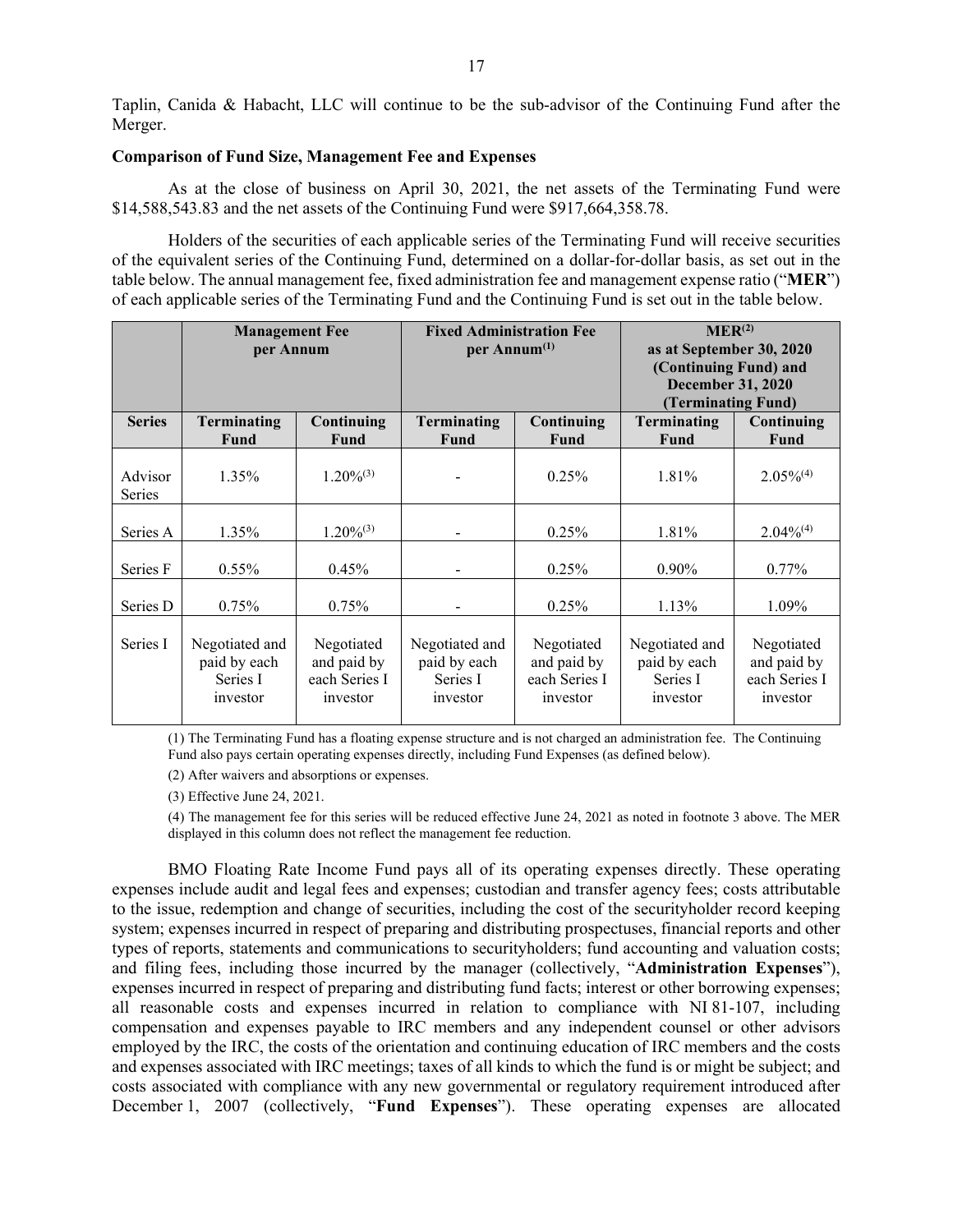proportionately among all series of securities of BMO Floating Rate Income Fund and may vary from year to year. Operating expenses that are specific to a series are allocated to that series.

For BMO U.S. High Yield Bond Fund, the Manager pays certain operating expenses of the Fund, including Administration Expenses, and in return charges BMO U.S. High Yield Bond Fund a fixed administration fee of 0.25%. BMO U.S. High Yield Bond Fund also pays certain operating expenses directly, including Fund Expenses.

As a result of the Merger, Advisor Series, Series A and Series F securityholders of the Terminating Fund will receive securities of the Continuing Fund with a management fee that is lower than the management fee charged in respect of their securities of the Terminating Fund. Series D securityholders of the Terminating Fund will receive securities of the Continuing Fund with a management fee that is the same as the management fee charged in respect of their securities of the Terminating Fund.

However, the Terminating Fund pays all of its operating expenses, while the Continuing Fund is charged a fixed administration fee by the Manager and only pays certain operating expenses directly. As a result of the fixed administration fee charged to the Continuing Fund, versus the variable expenses charged to the Terminating Fund, it is the Manager's opinion that a reasonable person would consider the fee structures of the Terminating Fund and the Continuing Fund not to be substantially similar.

# **Comparison of Distribution Policy**

The distribution policy of the Terminating Fund is to distribute any net income monthly and any net capital gains in December. The distribution policy of the Continuing Fund is to distribute a fixed amount of net income per month and to distribute net capital gains in December. The amount of the monthly distribution for each series of the Continuing Fund is set at the beginning of each calendar year based on the market outlook. The amount of the monthly distribution may be adjusted without notice throughout the year as market conditions change.

As a result of the fact that the Terminating Fund pays a variable monthly distribution and the Continuing Fund pays a fixed monthly distribution, it is the Manager's opinion that a reasonable person would consider the distribution policies of the Terminating Fund and the Continuing Fund not to be substantially similar.

# **Comparison of Annual Returns**

The table below shows the total annual returns for each series of the Terminating Fund and the equivalent series of the Continuing Fund for the period shown ending December 31.

| <b>Fund</b> (Continuing Fund is shaded) | <b>Series</b>         | 2020    | 2019  | 2018    | 2017 | 2016 |
|-----------------------------------------|-----------------------|---------|-------|---------|------|------|
|                                         | <b>Advisor Series</b> | $-0.12$ | 5.99  | $-1.14$ | 0.37 | 4.03 |
| <b>BMO Floating Rate Income Fund</b>    | Series A              | $-0.14$ | 5.98  | $-1.13$ | 0.40 | 4.05 |
|                                         | Series F              | 0.77    | 6.93  | $-0.40$ | 1.25 | 4.89 |
|                                         | Series D              | 0.54    | 6.59  | $-0.68$ | 0.84 | 4.56 |
| BMO U.S. High Yield Bond Fund           | <b>Advisor Series</b> | 2.79    | 10.53 | $-5.27$ | 3.97 | 9.10 |
|                                         | Series A              | 2.80    | 10.55 | $-5.24$ | 4.01 | 9.09 |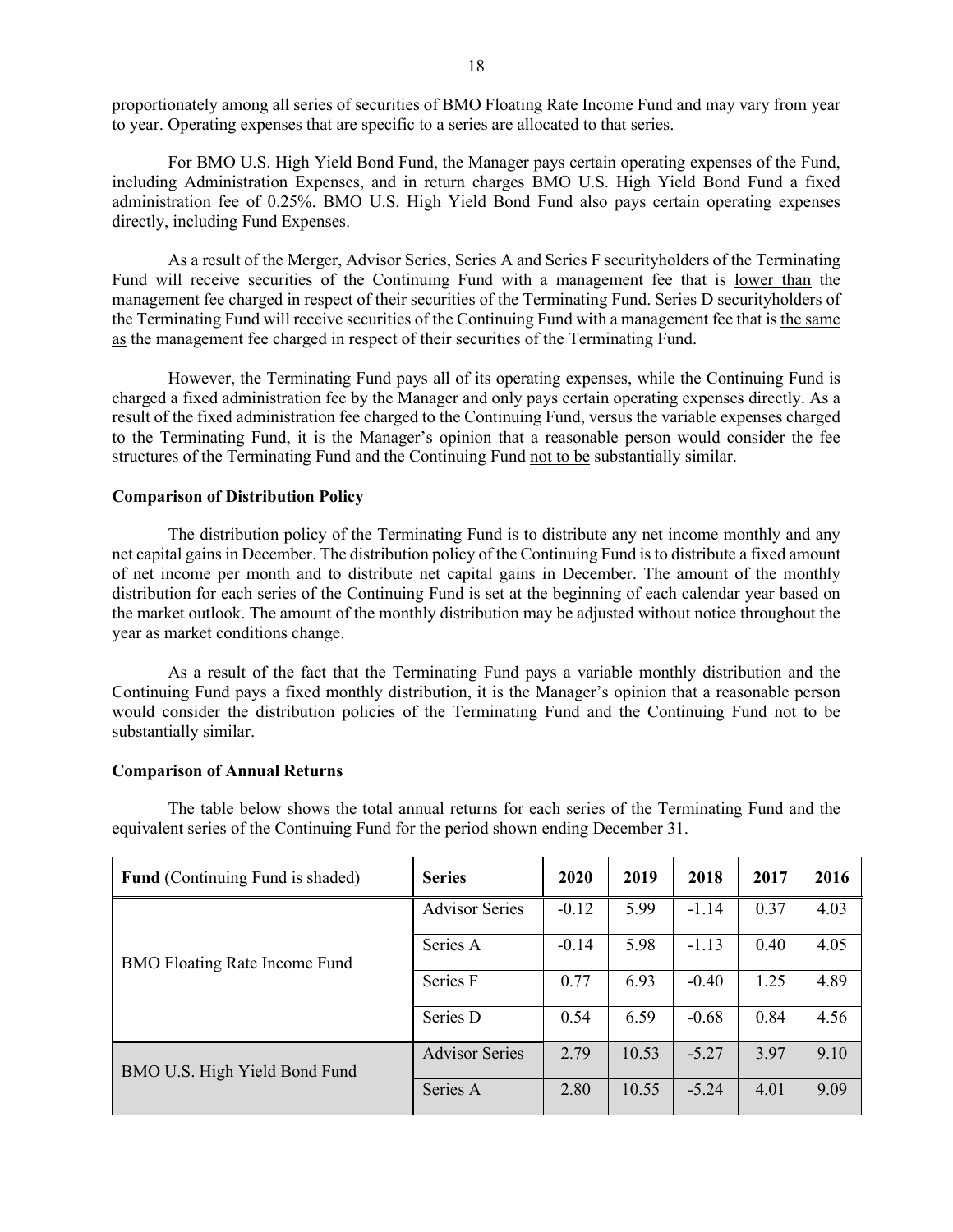| <b>Fund</b> (Continuing Fund is shaded) | <b>Series</b> | 2020 | 2019  | 2018    | 2017 | 2016  |
|-----------------------------------------|---------------|------|-------|---------|------|-------|
|                                         | Series F      | 4.12 | .96   | $-4.04$ | 5.33 | 10.52 |
|                                         | Series D      | 3.79 | 11.59 | $-4.35$ | 4.96 | 10.19 |

# **TERMINATION OF BMO FLOATING RATE INCOME FUND (applicable to securityholders of BMO Floating Rate Income Fund only)**

### <span id="page-20-0"></span>**General**

The Manager is seeking approval from securityholders of BMO Floating Rate Income Fund to terminate the Fund effective on or about June 25, 2021 (the "**Termination Date**") if the Merger of BMO Floating Rate Income Fund into BMO U.S. High Yield Bond Fund is not approved.

AUM of BMO Floating Rate Income Fund has fallen to critical levels such that the Manager does not think it feasible to continue to operate the Fund. As at the close of business on April 30, 2021, the net assets of BMO Floating Rate Income Fund were \$14,588,543.83.

### **Reasons for the Termination**

As the AUM of BMO Floating Rate Income Fund continues to decline, expenses allocated to securityholders of BMO Floating Rate Income Fund will continue to increase. The smaller portfolio size of BMO Floating Rate Income Fund has also made it difficult for the portfolio manager to properly manage the Fund and invest assets according to its investment objectives.

Therefore, the Manager believes that failing the Merger of BMO Floating Rate Income Fund into BMO U.S. High Yield Bond Fund, it is in the best interests of securityholders of BMO Floating Rate Income Fund to terminate the Fund.

### **Termination Procedure**

If the termination of BMO Floating Rate Income Fund is approved, the assets of the Fund will be liquidated and BMO Floating Rate Income Fund will distribute a sufficient amount of its net income and net realized capital gains, if any, to securityholders to ensure that it will not be subject to tax for its current tax year. After paying or providing for all liabilities and obligations of the Fund, the remaining proceeds will be distributed pro rata among securityholders of record of the Fund on the Termination Date. Securityholders will receive a cash payment for their securities equal to their proportionate share of all property and assets of BMO Floating Rate Income Fund attributable to the applicable series of the Fund, which is expected to be the series net asset value per unit on the Termination Date multiplied by the number of units held, net of any applicable taxes.

# **MERGER OF BMO MONTHLY DIVIDEND FUND LTD. INTO BMO DIVIDEND FUND (applicable to securityholders of BMO Monthly Dividend Fund Ltd. only)**

### <span id="page-20-1"></span>**General**

The Manager is seeking approval from securityholders of BMO Monthly Dividend Fund Ltd. for the merger of this Terminating Fund into BMO Dividend Fund, the Continuing Fund. If approved, the Merger will become effective on or about June 25, 2021. The Manager will have the discretion to postpone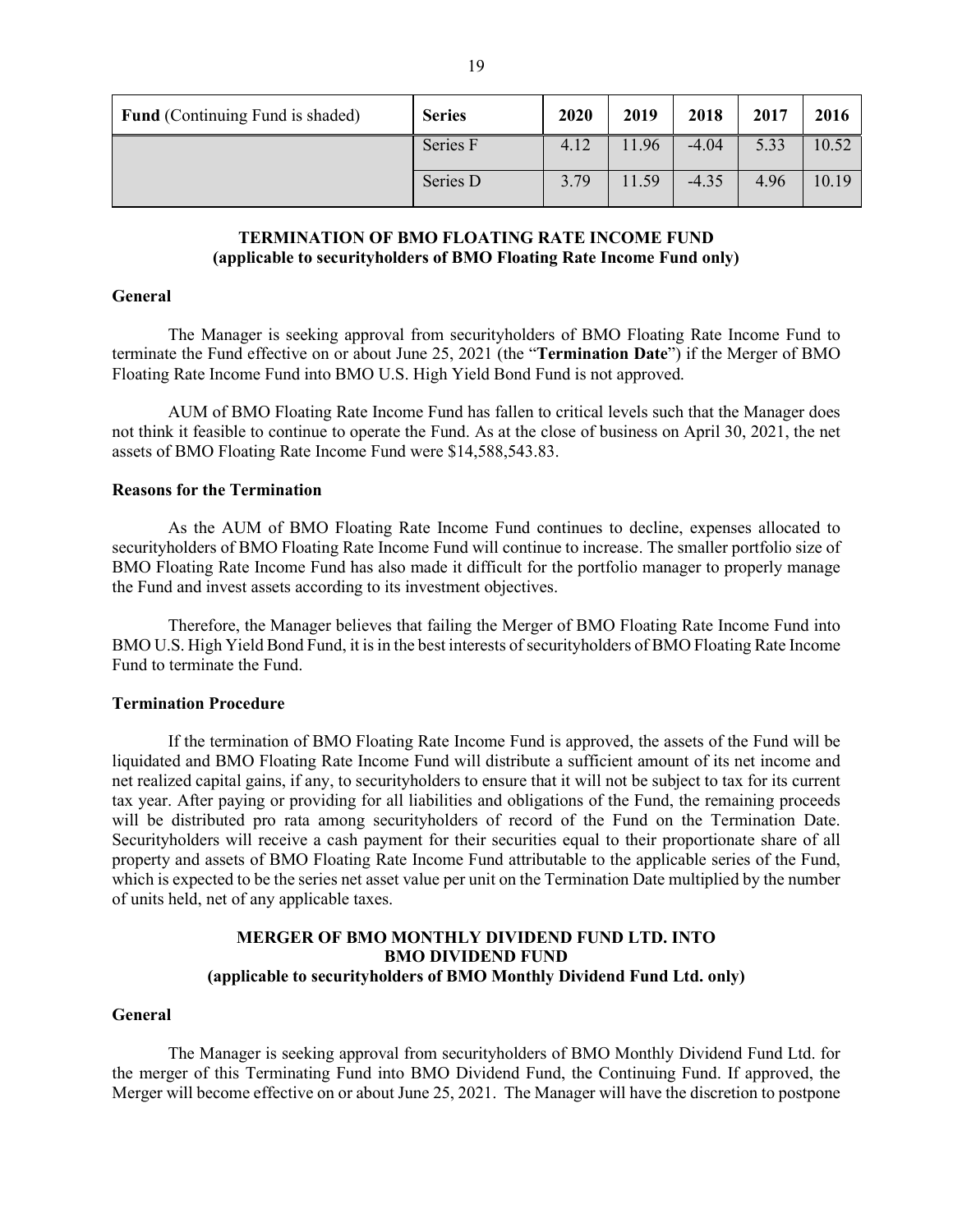implementation of the Merger until a later date (which shall be no later than September 30, 2021) or not to proceed with the Merger if it is considered in the best interests of the Terminating Fund or its investors. Following the Merger, the Terminating Fund will be wound up and dissolved. The proposed Merger of these Funds is also subject to regulatory approval.

As discussed in greater detail below, the investment objectives and strategies of the Terminating Fund are different from the investment objectives and strategies of the Continuing Fund, the fee structure of the Terminating Fund (variable operating expenses) is different from the fee structure of the Continuing Fund (fixed administration fee), and the distribution policy of the Terminating Fund is different from that of the Continuing Fund.

In exchange for their current securities of the Terminating Fund, Advisor Series and Series F securityholders will receive securities of the Continuing Fund that have a management fee that is the lower than the management fee charged in respect of the series of securities of the Terminating Fund that they currently hold. Classic Series and Series D securityholders will receive securities of the Continuing Fund that have a management fee that is the same as the management fee charged in respect of the series of securities of the Terminating Fund that they currently hold.

By approving this Merger, securityholders of the Terminating Fund accept the investment objectives of the Continuing Fund, the fee structure of the Continuing Fund, the distribution policy of the Continuing Fund, and the tax consequences of the Merger. See "Canadian Federal Income Tax Considerations" on page [9](#page-10-1) for details regarding the tax consequences of the Merger for Canadian resident individuals, see "Investment Objectives and Strategies" below for a comparison of the investment objectives of the Funds, see "Comparison of Fund Size, Management Fee, and Expenses" below for a discussion of the fees and expenses of the Funds, and see "Comparison of Distribution Policy" below for a discussion of the distribution policies of the Funds.

# **Benefits of this Merger**

As discussed above under "Benefits of the Proposed Changes" on page [6,](#page-7-0) there are a number of benefits to securityholders of both the Terminating Fund and the Continuing Fund, including that the Continuing Fund has a broader investment objective than its corresponding Terminating Fund thereby providing greater flexibility to the portfolio manager, which may benefit investors across market cycles and credit cycles. Specifically, the Continuing Fund offers exposure to a Canadian dividend mandate that has a wider approach to investing in dividend paying securities than the Terminating Fund, and thus Terminating Fund investors may benefit from a wider set of investment options. There is minimal demand for the Terminating Fund, as evidenced by declining AUM in the Terminating Fund over an extended period of time, which may lead to portfolio diversification challenges in the Terminating Fund if AUM continues to decline. Additionally, the Terminating Fund has variable operating expenses, which means its expenses are spread over a smaller asset base as the AUM of the Terminating Fund continues to decline, while the Continuing Fund uses a fixed administration fee model, which means a consistent expense charged to the Fund, even if the AUM of the Continuing Fund were to decline. The Continuing Fund may also benefit from its larger profile in the marketplace to attract additional investors and thus remain a viable long term investment. The Continuing Fund has also delivered stronger long term performance than the Terminating Fund. Further, Advisor Series and Series F securityholders will receive securities of the Continuing Fund that have a management fee that is lower than the management fee charged in respect of the securities of the Terminating Fund that they currently hold. Classic Series and Series D securityholders will receive securities of the Continuing Fund that have a management fee that is the same as the management fee charged in respect of the securities of the Terminating Fund that they currently hold.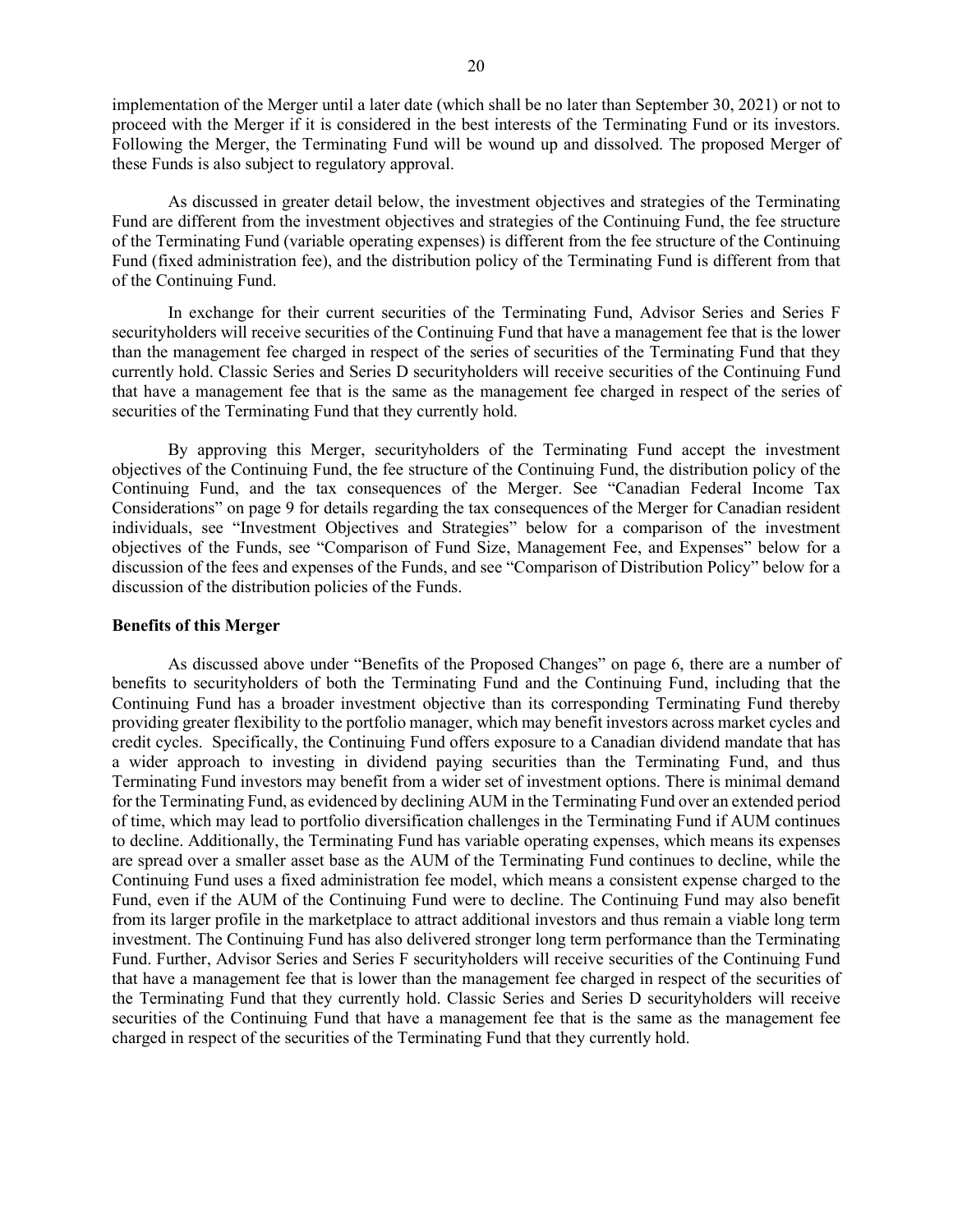# **Recommendation**

# **The Manager recommends that securityholders of the Terminating Fund vote FOR the Merger.**

The IRC of each of the Funds has reviewed the potential conflict of interest matters related to the proposed Merger and has provided the Manager with a positive recommendation having determined that the proposed Merger, if implemented, achieves a fair and reasonable result for each of the Funds.

# **Investment Objectives and Strategies**

The investment objectives and primary investment strategies of the Funds are as follows:

| <b>Fund</b>                                 | <b>Investment Objectives</b>                                                                                                                                                                                                                                                                                                                                    | <b>Investment Strategies</b>                                                                                                                                                                                                                                                                                                                                                                                                                                                                                                                                                                                                                                                                                                                                                                                                                                                     |
|---------------------------------------------|-----------------------------------------------------------------------------------------------------------------------------------------------------------------------------------------------------------------------------------------------------------------------------------------------------------------------------------------------------------------|----------------------------------------------------------------------------------------------------------------------------------------------------------------------------------------------------------------------------------------------------------------------------------------------------------------------------------------------------------------------------------------------------------------------------------------------------------------------------------------------------------------------------------------------------------------------------------------------------------------------------------------------------------------------------------------------------------------------------------------------------------------------------------------------------------------------------------------------------------------------------------|
| <b>BMO</b> Monthly<br>Dividend Fund<br>Ltd. | The investment objective of BMO<br>Monthly Dividend Fund Ltd. is to<br>generate a high level of tax-efficient<br>income with moderate volatility by<br>investing primarily in a portfolio of high<br>quality preferred shares of Canadian<br>corporations.                                                                                                      | The portfolio manager of BMO Monthly<br>Dividend Fund Ltd. invests primarily in<br>exchangeable fixed/floating rate, floating<br>rate, perpetual or retractable preferred<br>shares of large capitalization Canadian<br>corporations. The portfolio manager<br>attempts to add value by purchasing<br>preferred shares where the valuations of<br>the instrument do not reflect the<br>underlying credit quality. The portfolio<br>manager invests in common equities and<br>real estate investment trusts, generally<br>with large market capitalizations and<br>above average dividend yields. The<br>portfolio manager may also purchase<br>fixed income securities and may invest up<br>to 20% of the fund's assets in foreign<br>securities. The Fund may enter into<br>securities lending, repurchase and reverse<br>repurchase transactions to earn additional<br>income. |
| <b>BMO</b> Dividend<br>Fund                 | The investment objective of BMO<br>Dividend Fund is to provide a high after-<br>tax return, which includes dividend<br>income and capital gains from growth in<br>the value of your investment. As part of<br>its investment objective, the fund invests<br>primarily in dividend-yielding common<br>and preferred shares of established<br>Canadian companies. | The portfolio manager of BMO Dividend<br>Fund invests primarily in dividend<br>yielding common and preferred shares of<br>established Canadian companies. The<br>portfolio manager may also invest in<br>fixed income securities. The portfolio<br>manager examines the financial statistics<br>of each company it's considering to<br>determine if the equity securities are<br>attractively priced. The portfolio manager<br>reviews company operations and research<br>development to<br>and<br>assess<br>each<br>company's potential for growth. The<br>portfolio manager continuously monitors<br>the companies in which the Fund invests                                                                                                                                                                                                                                   |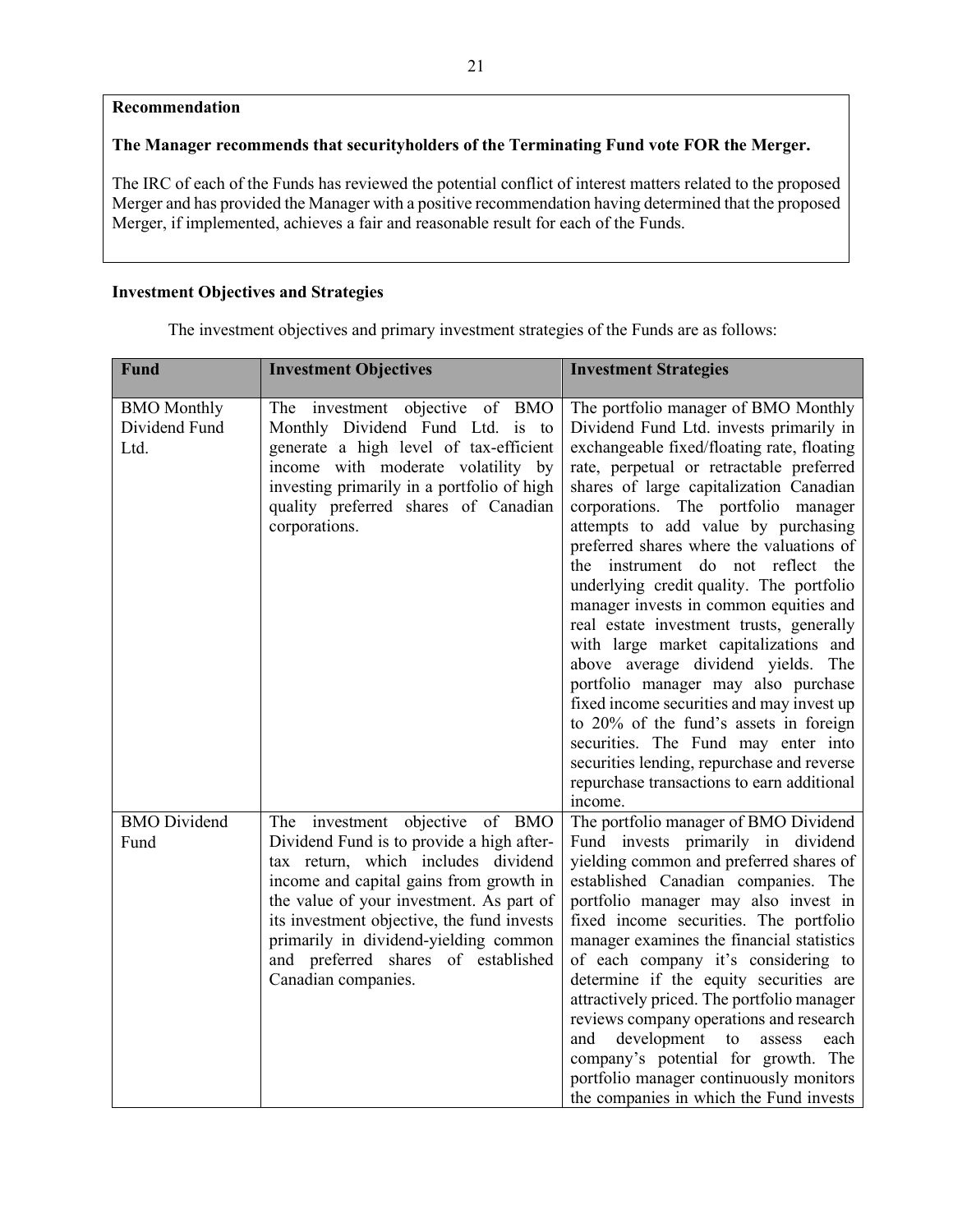| <b>Fund</b> | <b>Investment Objectives</b> | <b>Investment Strategies</b>                                                                                                                                                                                                                                                                                                                                                                                                                                                                                                                                                                                                    |
|-------------|------------------------------|---------------------------------------------------------------------------------------------------------------------------------------------------------------------------------------------------------------------------------------------------------------------------------------------------------------------------------------------------------------------------------------------------------------------------------------------------------------------------------------------------------------------------------------------------------------------------------------------------------------------------------|
|             |                              | for changes that may affect their<br>profitability. The portfolio manager may<br>invest up to 30% of the fund's assets in<br>securities of underlying funds, with such<br>underlying funds expected to be<br>predominantly or exclusively underlying<br>funds that are managed by us or one of our<br>affiliates or associates. The portfolio<br>manager may invest up to 30% of the<br>Fund's assets in foreign securities. The<br>Fund may use derivatives to implement<br>the investment strategy, and may enter<br>into securities lending, repurchase and<br>reverse repurchase transactions to earn<br>additional income. |

Although both the Terminating Fund and the Continuing Fund seek to achieve a high level of tax efficient return by investing in preferred shares of Canadian companies, as a result of the fact that the Terminating Fund's objective is to produce income, while the Continuing Fund's objective contemplates a return comprised of both income and capital gains and the Continuing Fund also invests in dividendyielding common shares of established Canadian companies in addition to preferred shares of such companies, it is the Manager's opinion that a reasonable person would consider the investment objectives of these Funds to be less than substantially similar.

The portfolio manager of the Terminating Fund is Guardian Capital LP and the portfolio manager of the Continuing Fund is BMO Asset Management Inc. BMO Asset Management Inc. will continue to be the portfolio manager of the Continuing Fund after the Merger.

# **Comparison of Fund Size, Management Fee and Expenses**

As at the close of business on April 30, 2021, the net assets of the Terminating Fund were \$203,658,041.63 and the net assets of the Continuing Fund were \$6,648,162,892.78.

Holders of securities of each applicable series of the Terminating Fund will receive securities of the equivalent series of the Continuing Fund, determined on a dollar-for-dollar basis, as set out in the table below. The annual management fee, fixed administration fee and MER of each applicable series of the Terminating Fund and the Continuing Fund is set out in the table below.

|                   | <b>Management Fee</b><br>per Annum |                           | <b>Fixed Administration Fee</b><br>per Annum $^{(1)}$ |                           |                         | $MER^{(2)}$<br>as at September 30, 2020 (Continuing<br>Fund) and December 31, 2020<br>(Terminating Fund) |
|-------------------|------------------------------------|---------------------------|-------------------------------------------------------|---------------------------|-------------------------|----------------------------------------------------------------------------------------------------------|
| <b>Series</b>     | Terminating<br><b>Fund</b>         | Continuing<br><b>Fund</b> | <b>Terminating</b><br><b>Fund</b>                     | Continuing<br><b>Fund</b> | <b>Terminating Fund</b> | <b>Continuing Fund</b>                                                                                   |
| Advisor<br>Series | 1.60%                              | $1.50\%$                  |                                                       | 0.13%                     | 1.87%                   | 1.80%                                                                                                    |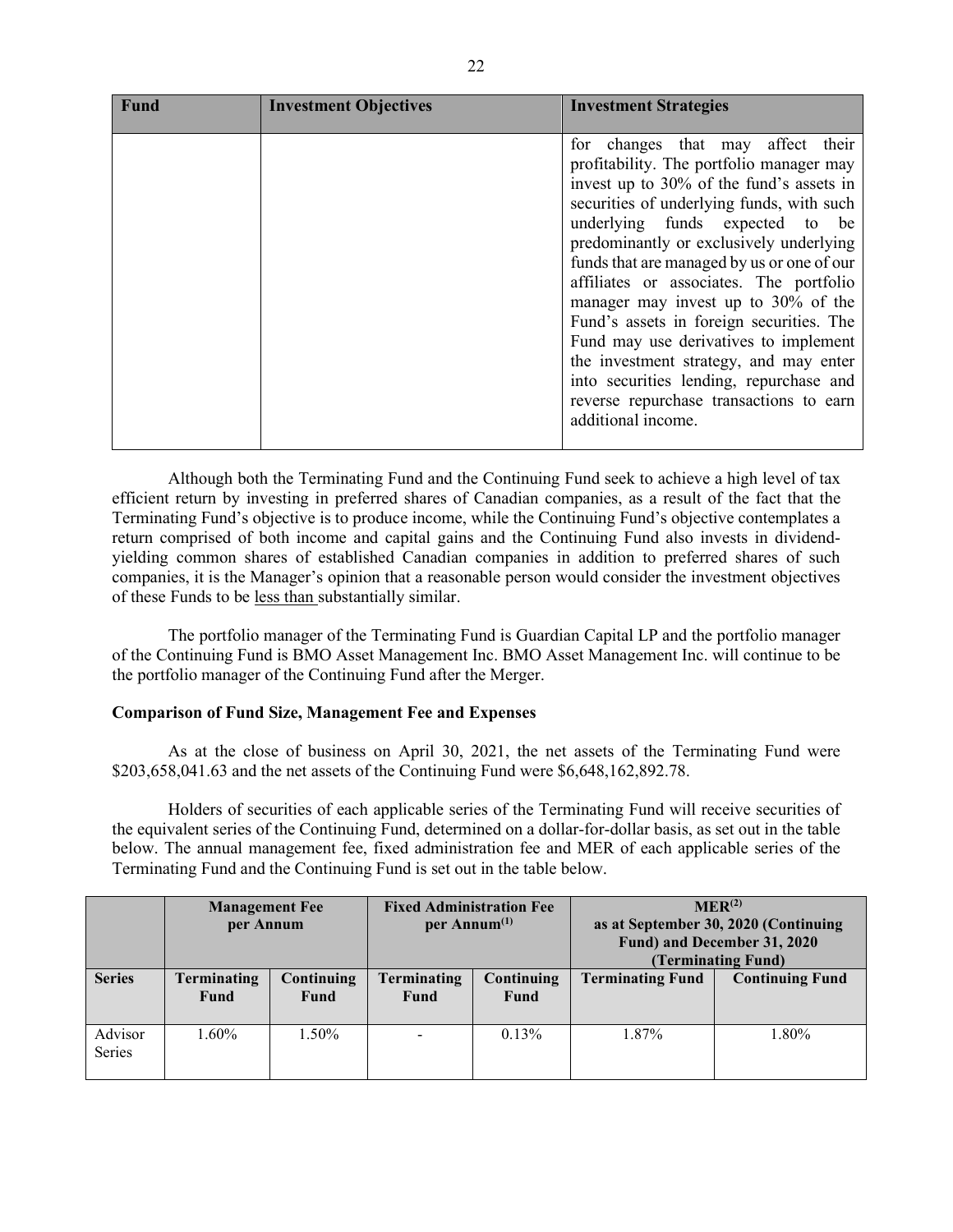|                          | <b>Management Fee</b><br>per Annum |                           | <b>Fixed Administration Fee</b><br>per Annum $^{(1)}$ |                           | MER <sup>(2)</sup><br>as at September 30, 2020 (Continuing<br>Fund) and December 31, 2020<br>(Terminating Fund) |                        |
|--------------------------|------------------------------------|---------------------------|-------------------------------------------------------|---------------------------|-----------------------------------------------------------------------------------------------------------------|------------------------|
| <b>Series</b>            | <b>Terminating</b><br><b>Fund</b>  | Continuing<br><b>Fund</b> | Terminating<br>Fund                                   | Continuing<br><b>Fund</b> | <b>Terminating Fund</b>                                                                                         | <b>Continuing Fund</b> |
| Classic<br><b>Series</b> | $1.00\%$                           | $1.00\%^{(3)}$            |                                                       | 0.13%                     | 1.20%                                                                                                           | N/A <sup>(3)</sup>     |
| Series F                 | $0.60\%$                           | $0.50\%$                  |                                                       | 0.13%                     | 0.76%                                                                                                           | $0.70\%$               |
| Series D                 | $0.85\%$                           | $0.85\%^{(4)}$            |                                                       | 0.13%                     | 1.08%                                                                                                           | $1.14\%^{(5)}$         |

(1) The Terminating Fund has a floating expense structure and is not charged an administration fee. The Continuing Fund also pays certain operating expenses directly, including Fund Expenses (as defined below).

(2) After waivers and absorptions or expenses.

(3) New series available on June 24, 2021.

(4) Effective June 24, 2021.

(5) The management fee for this series will be reduced effective June 24, 2021 as noted in footnote 4 above. The MER displayed in this column does not reflect the management fee reduction.

BMO Monthly Dividend Fund Ltd. pays all of its operating expenses directly. These operating expenses include audit and legal fees and expenses; custodian and transfer agency fees; costs attributable to the issue, redemption and change of securities, including the cost of the securityholder record keeping system; expenses incurred in respect of preparing and distributing prospectuses, financial reports and other types of reports, statements and communications to securityholders; fund accounting and valuation costs; and filing fees, including those incurred by the manager (collectively, "**Administration Expenses**"), expenses incurred in respect of preparing and distributing fund facts; interest or other borrowing expenses; all reasonable costs and expenses incurred in relation to compliance with NI 81-107, including compensation and expenses payable to IRC members and any independent counsel or other advisors employed by the IRC, the costs of the orientation and continuing education of IRC members and the costs and expenses associated with IRC meetings; taxes of all kinds to which the fund is or might be subject; and costs associated with compliance with any new governmental or regulatory requirement introduced after December 1, 2007 (collectively, "**Fund Expenses**"). These operating expenses are allocated proportionately among all series of securities of BMO Monthly Dividend Fund Ltd. and may vary from year to year. Operating expenses that are specific to a series are allocated to that series.

For BMO Dividend Fund, the Manager pays certain operating expenses of the Fund, including Administration Expenses, and in return charges BMO Dividend Fund a fixed administration fee of 0.13%. BMO Dividend Fund also pays certain operating expenses directly, including Fund Expenses.

As a result of the Merger, Advisor Series and Series F securityholders of the Terminating Fund will receive a series of securities of the Continuing Fund with a management fee that is lower than the management fee charged in respect of their series of securities of the Terminating Fund. Classic Series and Series D securityholders of the Terminating Fund will receive securities of a series of the Continuing Fund with a management fee that is the same as the management fee charged in respect of their series of securities of the Terminating Fund.

However, the Terminating Fund pays all of its operating expenses, while the Continuing Fund is charged a fixed administration fee by the Manager and only pays certain operating expenses directly. As a result of the fixed administration fee charged to the Continuing Fund, versus the variable expenses charged to the Terminating Fund, it is the Manager's opinion that a reasonable person would consider the fee structures of the Terminating Fund and the Continuing Fund not to be substantially similar.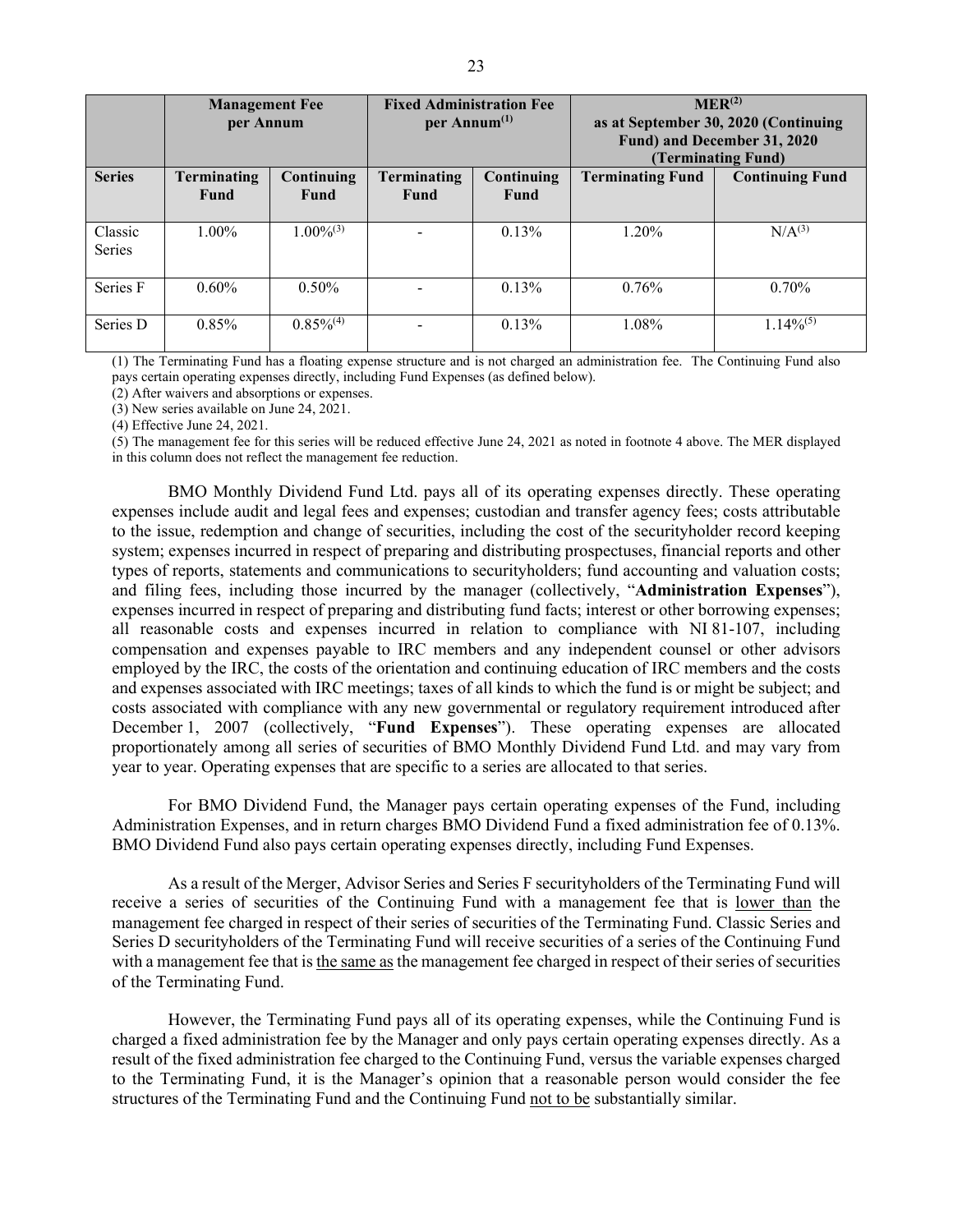### **Comparison of Distribution Policy**

The distribution policy of the Terminating Fund is to distribute a fixed amount per security per month as ordinary dividends or return of capital. The amount of the monthly distribution is set at the beginning of each calendar year based on the market outlook. The Terminating Fund distributes any capital gains dividends within 60 days after December 31. The distribution policy of the Continuing Fund (for the corresponding series of the Terminating Fund) is to distribute a fixed amount of net income per security each quarter and to distribute net capital gains in December. Any net income earned by the Continuing Fund in excess of the quarterly distribution is also distributed in December.

As a result of the fact that the Terminating Fund pays a fixed monthly distribution and the corresponding series of the Continuing Fund pay a fixed quarterly distribution, it is the Manager's opinion that a reasonable person would consider the distribution policies of the Terminating Fund and the Continuing Fund not to be substantially similar.

If investors wish to continue to receive fixed monthly distributions (instead of on a quarterly basis) after the Effective Date of the Merger, they can switch the Advisor Series, Classic Series, Series F or Series D securities of the Continuing Fund that they will acquire on the Effective Date of the Merger into Series T5 or Series F6 securities of the Continuing Fund. Alternatively, prior to the close of business on June 24, 2021, investors can redeem or switch their Advisor Series, Classic Series, Series F or Series D securities of the Terminating Fund into Series T5 or Series F6 securities of the Continuing Fund or into another BMO Mutual Fund. See the current simplified prospectus of the BMO Mutual Funds for the management fees, administration fees and trailing commissions, if any, that apply to each series of securities of the Continuing Fund and other BMO Mutual Funds.

### **Comparison of Annual Returns**

| <b>Fund</b> (Continuing Fund is shaded) | <b>Series</b>         | 2020    | 2019  | 2018     | 2017  | 2016  |
|-----------------------------------------|-----------------------|---------|-------|----------|-------|-------|
| BMO Monthly Dividend Fund Ltd.          | <b>Advisor Series</b> | $-0.02$ | 6.35  | $-10.07$ | 11.71 | 10.05 |
|                                         | <b>Classic Series</b> | 0.65    | 7.05  | $-9.47$  | 12.47 | 10.80 |
|                                         | Series F              | 1.09    | 7.53  | $-9.07$  | 12.95 | 11.23 |
|                                         | Series D*             | 0.78    | 7.23  | $-9.31$  | N/A   | N/A   |
|                                         | <b>Advisor Series</b> | 0.50    | 23.38 | $-6.77$  | 10.98 | 11.45 |
| <b>BMO</b> Dividend Fund                | Classic<br>Series**   | N/A     | N/A   | N/A      | N/A   | N/A   |
|                                         | Series F              | 1.61    | 24.74 | $-5.74$  | 12.17 | 12.77 |
|                                         | Series D              | 1.16    | 24.20 | $-6.15$  | 11.67 | 12.48 |

The table below shows the total annual returns for each series of the Terminating Fund and the equivalent series of the Continuing Fund for the period shown ending December 31.

\* Series was created on November 21, 2017.

\*\* This is a new series with no performance history.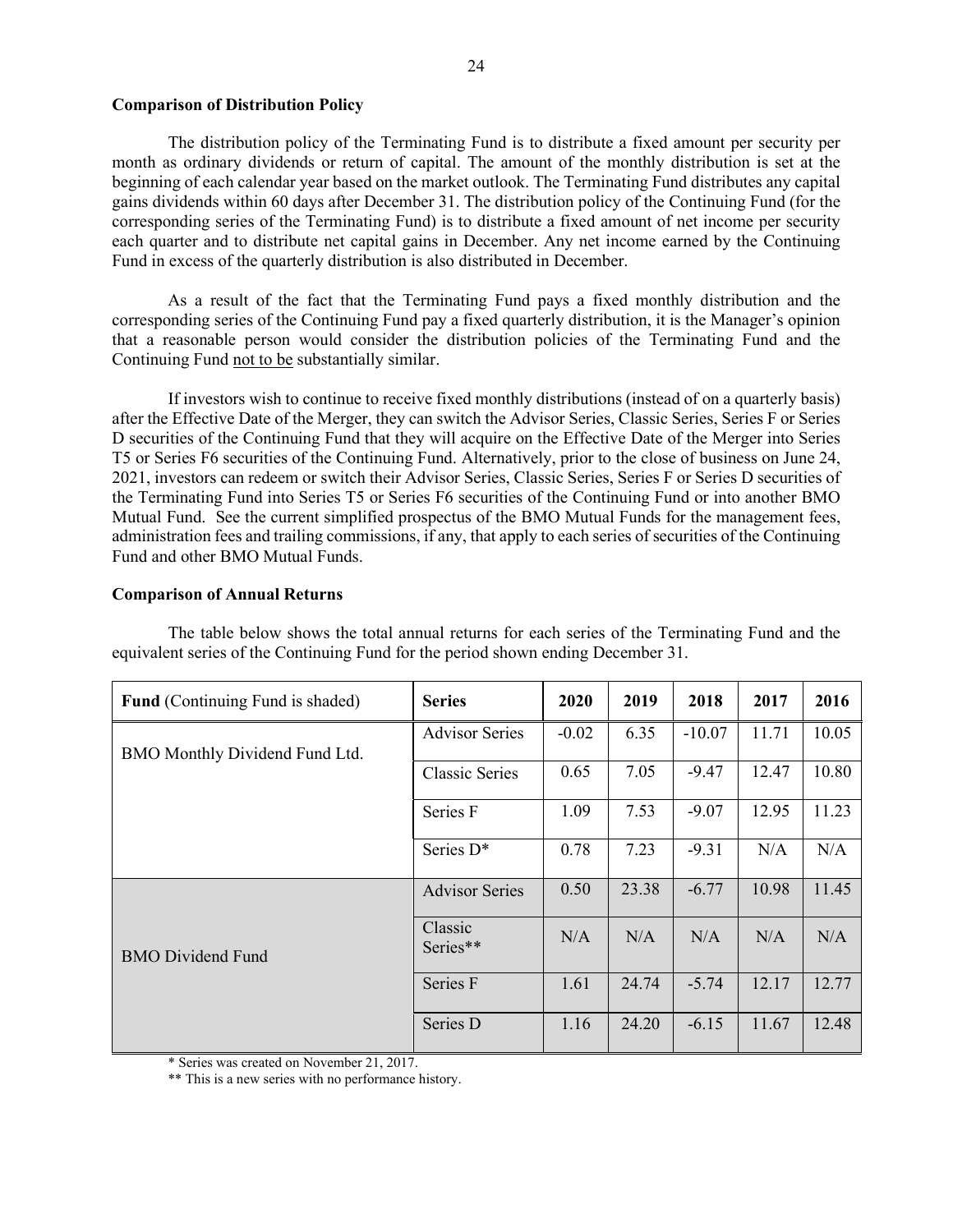### **MANAGEMENT OF THE FUNDS**

<span id="page-26-0"></span>Management of the Terminating Funds' day-to-day affairs is the responsibility of the Manager pursuant to an amended and restated master management and distribution agreement dated as of May 4, 2018, as amended. Management of the Continuing Funds' day-to-day affairs is the responsibility of the Manager pursuant to an amended and restated master management agreement dated as of May 4, 2018, as amended. BMO Asset Management Inc., an affiliate of the Manager, is the portfolio manager of the Funds (other than BMO Monthly Dividend Fund Ltd.) and provides investment advisory and portfolio management services to the Funds pursuant to an amended and restated investment advisory and portfolio management agreement dated as of August 26, 2020 with the Manager. Guardian Capital LP is the portfolio manager of BMO Monthly Dividend Fund Ltd. and provides investment advisory and portfolio management services to BMO Monthly Dividend Fund Ltd. pursuant to an advisory agreement dated as of July 19, 2001, as amended, with the Manager.

In addition, BMO Asset Management Corp., an affiliate of the Manager, acts as sub-advisor to BMO Floating Rate Income Fund pursuant to an investment sub-advisory agreement dated as of August 8, 2013, as amended, with BMO Asset Management Inc. Taplin, Canida & Habacht, LLC, an affiliate of the Manager, acts as sub-advisor to BMO U.S. High Yield Bond Fund pursuant to an investment sub-advisory agreement dated as of August 9, 2013, as amended, with BMO Asset Management Inc.

The Funds pay fees to the Manager for the services provided to the Funds and the Manager pays a portion of these fees to the portfolio manager and sub-advisor (if applicable).

During the financial year ended December 31, 2020 and the period January 1, 2021 until April 30, 2021, the aggregate management fees (inclusive of harmonized sales tax / goods and services tax) paid to the Manager, as applicable, by the Terminating Funds were as follows:

| <b>Management Fees Paid During the Year</b><br>Ended December 31, 2020 |                | <b>Management Fees Paid During the Period</b><br><b>January 1, 2021 to April 30, 2021</b> |
|------------------------------------------------------------------------|----------------|-------------------------------------------------------------------------------------------|
| <b>BMO</b> Floating Rate                                               | \$240,742.94   | \$64,352.88                                                                               |
| Income Fund<br><b>BMO</b> Monthly                                      | \$3,026,400.45 | \$996,141.47                                                                              |
| Dividend Fund Ltd.                                                     |                |                                                                                           |

During the financial year ended September 30, 2020 and the period October 1, 2020 until April 30, 2021, the aggregate management fees (inclusive of harmonized sales tax / goods and services tax) paid to the Manager, as applicable, by the Continuing Funds were as follows:

|                                              | <b>Management Fees Paid During the Year</b><br>Ended September 30, 2020 | <b>Management Fees Paid During the Period</b><br>October 1, 2020 to April 30, 2021 |
|----------------------------------------------|-------------------------------------------------------------------------|------------------------------------------------------------------------------------|
| BMO U.S. High Yield                          | \$2,305,254.83                                                          | \$1,323,243.37                                                                     |
| <b>Bond Fund</b><br><b>BMO</b> Dividend Fund | \$84,692,838.98                                                         | \$52,733,785.04                                                                    |

The names and municipalities of residence of the directors and executive officers of the Manager, who are considered insiders of the Funds, are: Nelson C. Avila, Toronto, Ontario; Thomas C.S. Burian, Mississauga, Ontario; Kevin R. Gopaul, Oakville, Ontario; Steve R. Ilott, Toronto, Ontario; Benjamin K.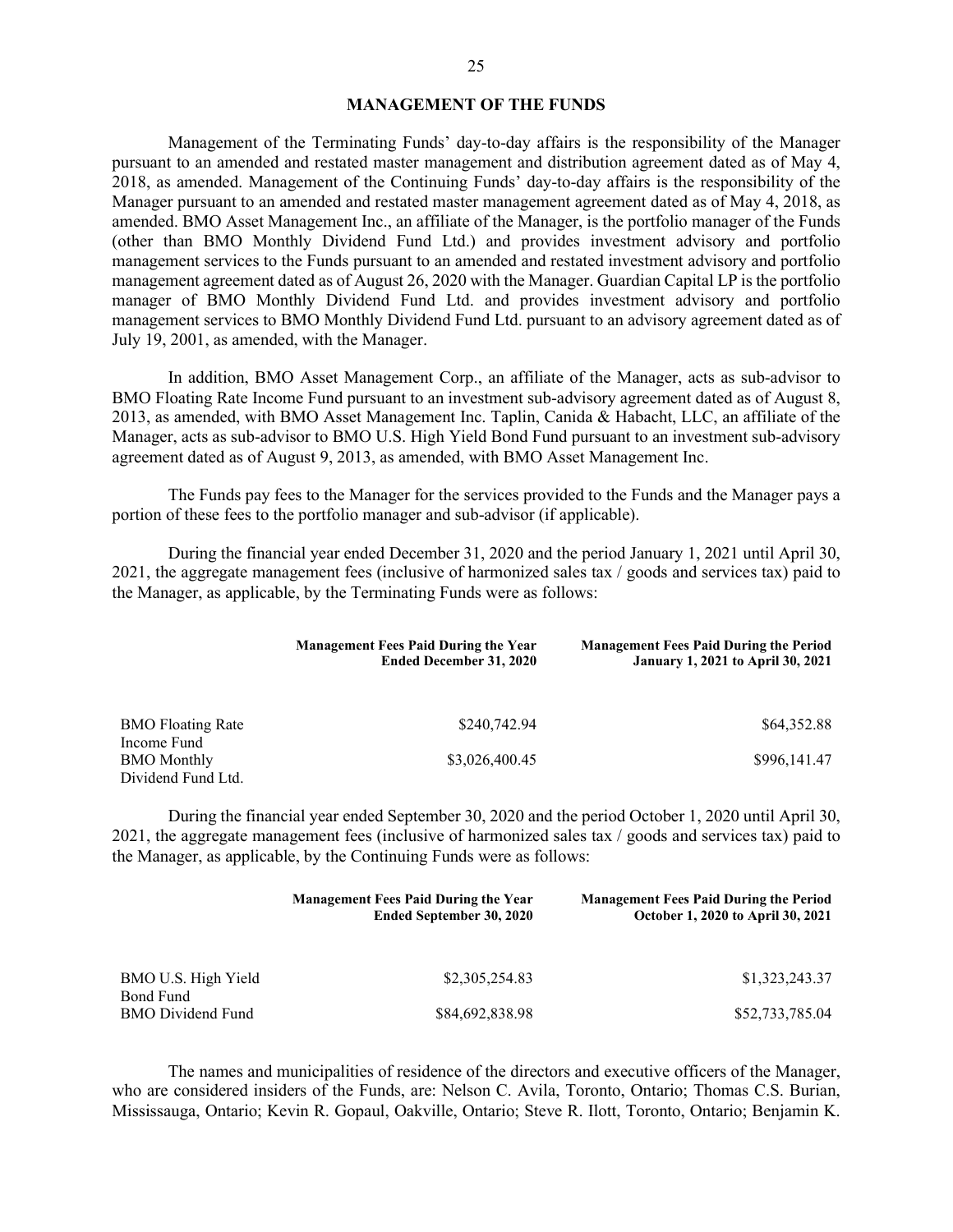Iraya, Oakville, Ontario; Ross F. Kappele, Toronto, Ontario; Viki A. Lazaris, Thornhill, Ontario; L. Miguel Mendes, Toronto, Ontario; Steve C. Murphy, Toronto, Ontario; Gilles G. Ouellette, Toronto, Ontario; Grant A.G. Patterson, Toronto, Ontario; Robert J. Schauer, Toronto, Ontario; and Lena M. Zecchino, Toronto, Ontario.

Other than the purchase, sale and ownership of securities of the Funds and the compensation described above, none of these individuals received any form of compensation from the Funds, and none of them was indebted to or had any transaction or arrangement with the Funds during the last completed financial year of the Funds. Bank of Montreal, a chartered bank, with its head office in Toronto, Ontario, indirectly owns 100% of the issued and outstanding securities of the Manager.

# **APPOINTMENT AND REVOCATION OF PROXIES**

<span id="page-27-0"></span>The persons named in the form of proxy are executive officers of the Manager. The proxy form enables a securityholder to instruct the proxyholder to vote for, to withhold from voting, or vote against, as applicable, upon the matters being voted upon at the Meeting. Proxies must be signed and returned in the postage-paid envelope provided to Proxy Processing Department, 402-1380 Rodick Road, Markham, Ontario L3R 9Z9 and must be received no later than 48 hours, excluding Saturdays, Sundays and holidays, prior to the commencement of the Meeting or any adjournment thereof, or deposited with the chair of the Meeting prior to the commencement of the Meeting or any adjournment thereof. Alternatively, all pages of the executed proxy can be faxed to 1-888-496-1548, or this proxy can be voted online at www.SecureOnlineVote.com.

Proxies may be revoked at any time prior to their use by a securityholder indicating in writing the wish to revoke the proxy, or by completing and signing another proxy form. This written revocation, or substitute proxy form, must be signed by the securityholder, or a properly authorized attorney or officer, and must reach our offices at 250 Yonge Street, 7th Floor, Toronto, Ontario M5B 2M8 by 3:00 p.m. (Toronto time) on June 17, 2021 or on the last business day preceding any adjourned meeting, or be deposited with the chair of the Meeting prior to the commencement of the Meeting or any adjournment thereof. Immediately before joining the Meeting, all securityholders will be prompted to deposit any written revocations or substitute proxy forms in the Meeting waiting room.

# **EXERCISE OF DISCRETION BY PROXIES**

<span id="page-27-1"></span>The management representatives designated in the form of proxy will vote the securities for which they are appointed proxy in accordance with your instructions as indicated on the form of proxy.

# **In the absence of such direction, such securities will be voted by the management representatives IN FAVOUR of the resolutions set out in Schedule** "**A**" **to this Information Circular.**

The form of proxy confers discretionary authority on the designated management representatives relating to amendments to or variations of matters identified in the notice-and-access document sent to you and relating to other matters that may properly come before the Meeting. At the date of this Information Circular, the Manager does not know of any such amendments, variations or other matters.

#### **VOTING SECURITIES AND PRINCIPAL HOLDERS THEREOF**

<span id="page-27-2"></span>Each Fund other that BMO Monthly Dividend Fund Ltd. is structured as a trust and is divided into units, which may be divided into an unlimited number of classes or series and an unlimited number of securities of each class or series of such Fund may be issued. BMO Monthly Dividend Fund Ltd. is structured as a corporation and is divided into an unlimited number of common shares issuable in series, of which an unlimited number of Advisor Series, Classic Series, Series D, Series F, I Series and Series O have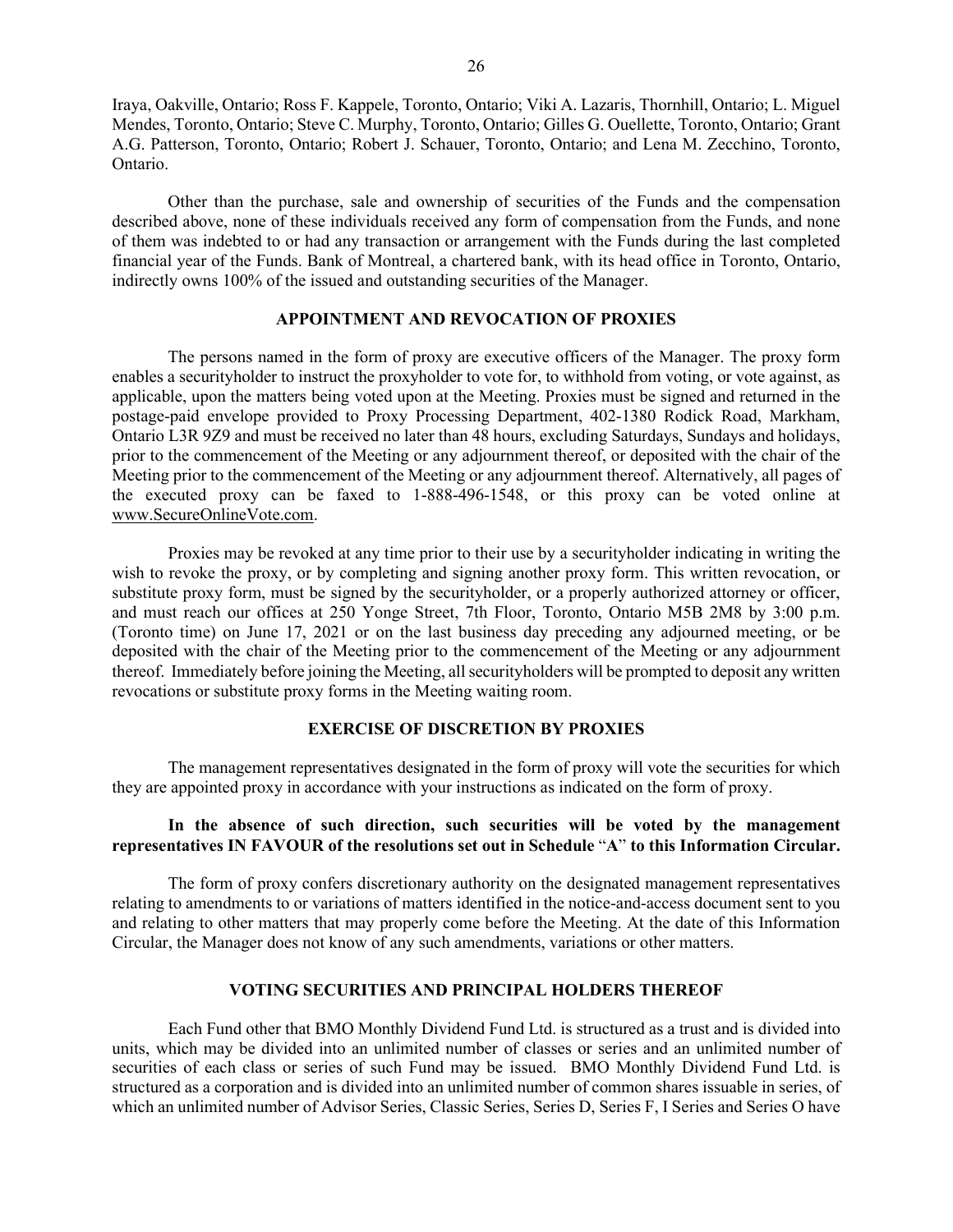been authorized for issue. There are currently no I Series or Series O shares of BMO Monthly Dividend Fund Ltd. outstanding.

As at the close of business on April 30, 2021, the Terminating Funds had the following number of issued and outstanding securities of each series noted below:

| <b>Fund and Series</b>               | <b>Number of Securities</b>   |
|--------------------------------------|-------------------------------|
|                                      | <b>Issued and Outstanding</b> |
| <b>BMO Floating Rate Income Fund</b> |                               |
|                                      | 711,338.49                    |
|                                      | 956,806.63                    |
|                                      | 312,640.11                    |
|                                      | 35,973.41                     |
|                                      | 26.86                         |
| BMO Monthly Dividend Fund Ltd.       |                               |
|                                      | 19,976,659.93                 |
|                                      | 1,434,739.93                  |
|                                      | 3,023,159.96                  |
|                                      | 544,589.57                    |

Securityholders of the Terminating Funds are entitled to one vote for each whole security held and no votes for fractions of a security.

The board of directors of the Manager have fixed May 7, 2021 to be the date for determining which investors of the Terminating Funds are entitled to receive notice of the Meeting and to vote at it.

The quorum requirement for each of the Terminating Funds is set out above under the heading "Required Securityholder Approval".

To the knowledge of the directors and executive officers of the Manager, as at the close of business on April 30, 2021, no person or company beneficially owns, directly or indirectly, or exercises control or direction over, more than 10% of the voting rights attached to the securities of any series of a Terminating Fund entitled to be voted at the Meeting except as follows:

| <b>Investor Name</b> | <b>Terminating Fund</b>                 | <b>Series</b> | <b>Type of</b><br>Ownership | Number of<br><b>Securities</b> | % of Series of<br>Outstanding<br><b>Securities</b> |
|----------------------|-----------------------------------------|---------------|-----------------------------|--------------------------------|----------------------------------------------------|
| Investor $A^*$       | <b>BMO</b> Floating Rate<br>Income Fund | D             | Of record and<br>beneficial | 4,887.22                       | 13.60%                                             |
| Investor $B^*$       | <b>BMO Floating Rate</b><br>Income Fund | D             | Of record and<br>beneficial | 3,852.62                       | $10.70\%$                                          |
| Investor $C^*$       | <b>BMO Floating Rate</b><br>Income Fund | D             | Of record and<br>beneficial | 3,681.29                       | $10.20\%$                                          |
| Manager              | <b>BMO Floating Rate</b><br>Income Fund |               | Of record and<br>beneficial | 26.86                          | $100.00\%$                                         |

\*To protect the privacy of investors who are individuals and are not directors or executive officers of the Manager, we have omitted the names of certain beneficial owners. This information is available on request by contacting us at 1-800-665-7700.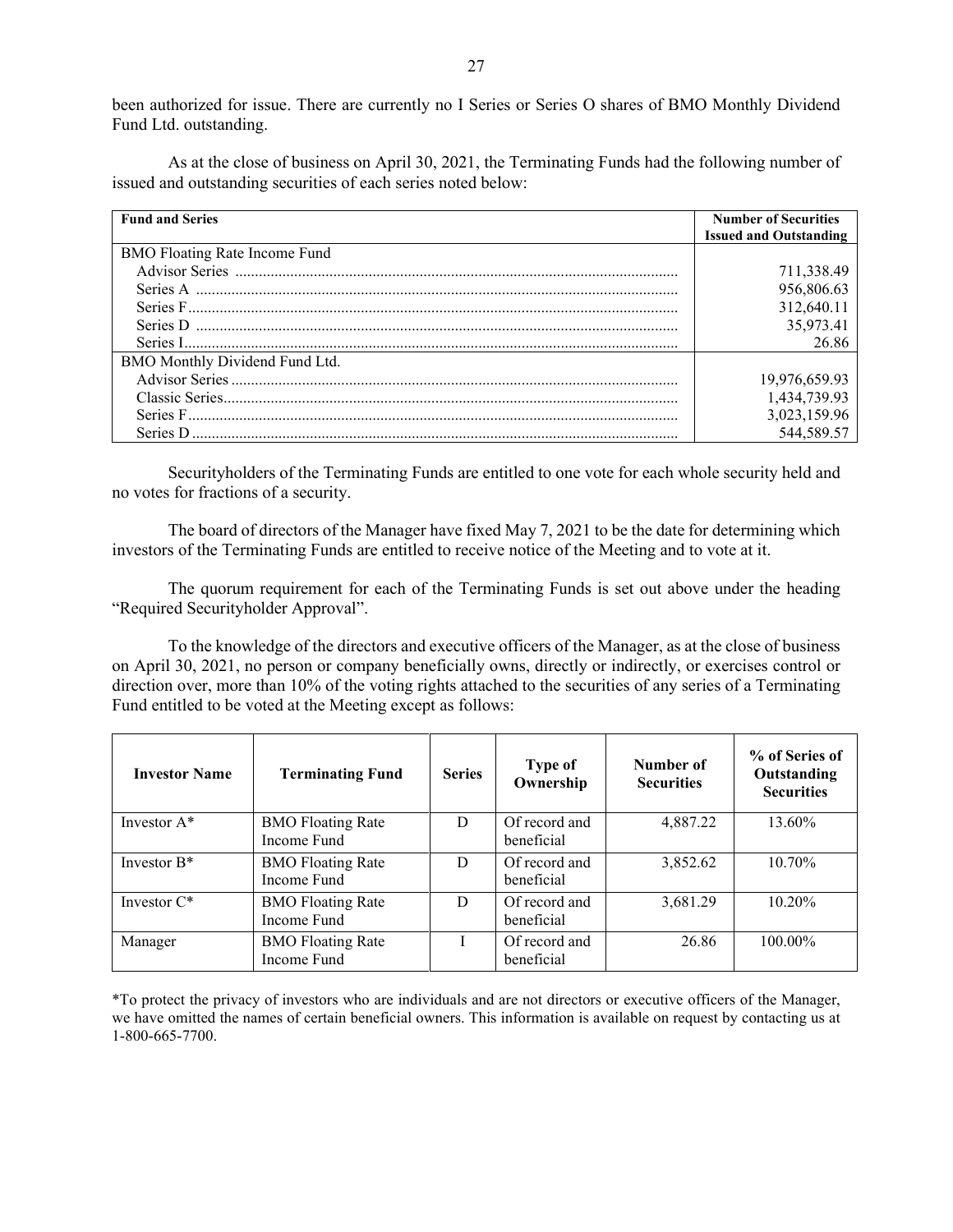Securities of the Terminating Funds that are held by an affiliate of the Manager or by other mutual funds managed by the Manager or its affiliates will not be voted at the Meeting. The Manager will vote any securities of the Terminating Funds held by it in favour of the resolutions.

As at the close of business on April 30, 2021, the directors and executive officers of the Manager owned less than 10% of the securities of the Terminating Funds.

# **GENERAL**

The contents of this Information Circular and its distribution have been approved by the board of directors of the Manager, as manager of the Terminating Funds and trustee of BMO Floating Rate Income Fund, and by the board of directors of BMO Monthly Dividend Fund Ltd.

Each of the Terminating Funds has provided the information contained in this Information Circular that relates specifically to it and assumes no responsibility for the accuracy or completeness of the information provided by the other Terminating Fund nor for any omission on the part of the other Terminating Fund to disclose facts or events that may affect the accuracy of any information provided by such Terminating Fund.

DATED at Toronto, Ontario this 17<sup>th</sup> day of May, 2021.

**By Order of the Board of Directors of BMO Investments Inc., as trustee of BMO Floating Rate Income Fund and as manager of the Terminating Funds**

*(signed) "Benjamin Iraya"* Benjamin Iraya Corporate Secretary

# **By Order of the Board of Directors of BMO Monthly Dividend Fund Ltd.**

*(signed) "Benjamin Iraya"* Benjamin Iraya Corporate Secretary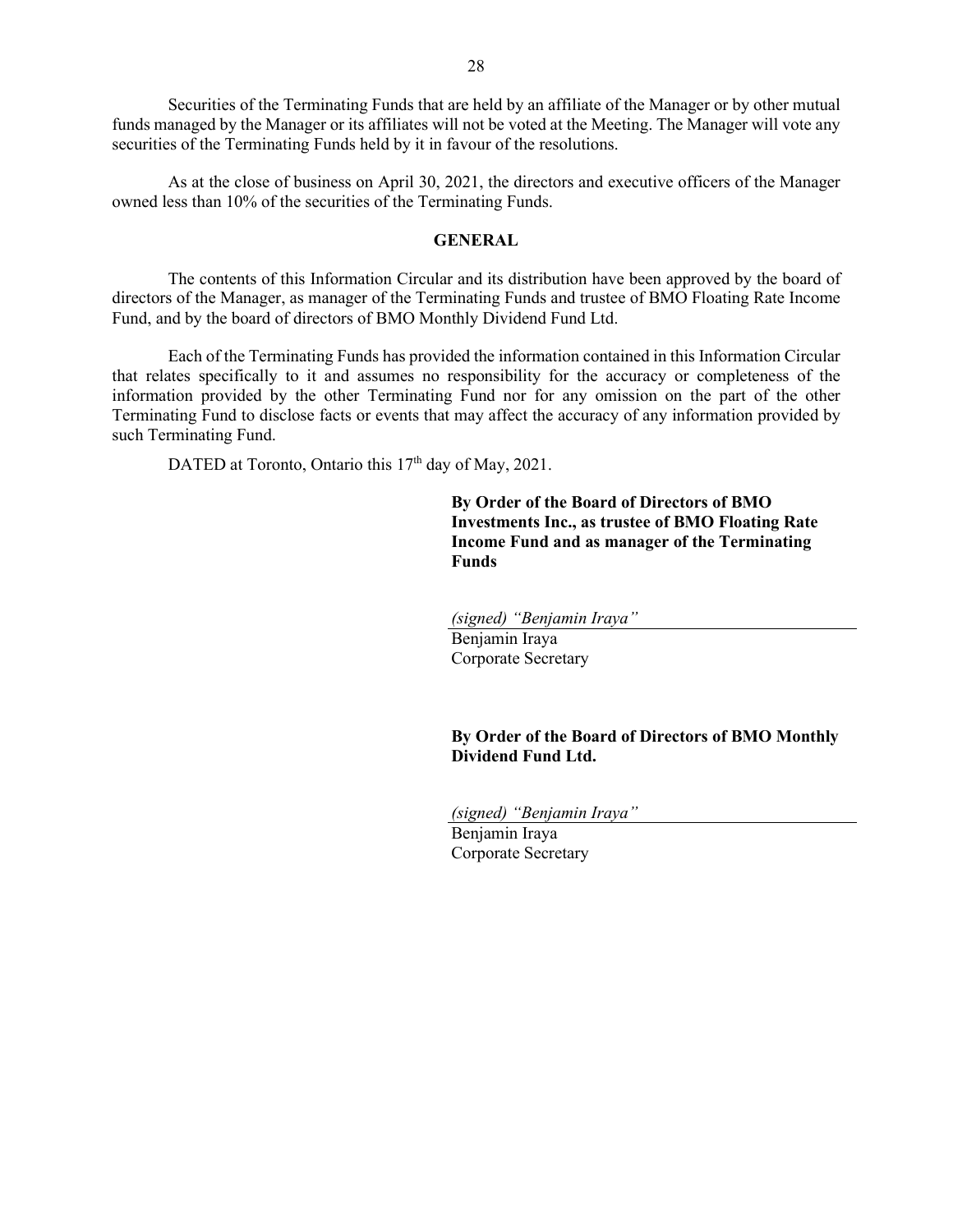# **SCHEDULE "A" RESOLUTIONS**

# <span id="page-30-0"></span>**Resolution to merge BMO Floating Rate Income Fund into BMO U.S. High Yield Bond Fund**

# *(for securityholders of BMO Floating Rate Income Fund only)*

**WHEREAS** it is in the best interests of the Terminating Fund and its securityholders to merge the Terminating Fund into the Continuing Fund, as described in the management information circular dated May 17, 2021 and to wind-up the Terminating Fund as hereinafter provided;

# **BE IT RESOLVED THAT:**

- 1. the merger of the Terminating Fund into the Continuing Fund, as described in the management information circular dated May 17, 2021, including the investment of the Terminating Fund's portfolio assets in cash or in securities that meet the investment objectives of the Continuing Fund immediately prior to the merger, be and the same is hereby authorized and approved;
- 2. BMO Investments Inc., as trustee and manager (the "**Manager**") of the Terminating Fund be and is hereby authorized to:
	- (a) sell the net assets of the Terminating Fund to the Continuing Fund in exchange for securities of the applicable series of the Continuing Fund;
	- (b) distribute the securities of the Continuing Fund received by the Terminating Fund to securityholders of the Terminating Fund in exchange for all of these securityholders' existing securities of the Terminating Fund on a dollar-for-dollar and series-by-series basis;
	- (c) wind-up the Terminating Fund as soon as reasonably possible following the merger; and
	- (d) amend the declaration of trust of the Terminating Fund to the extent necessary to give effect to the foregoing;
- 3. all amendments to any agreements to which the Terminating Fund is a party that are required to give effect to the matters approved in this resolution be and are hereby authorized and approved;
- 4. any one officer or director of the Manager be and is hereby authorized and directed, on behalf of the Terminating Fund, to execute and deliver all such documents and do all such other acts and things as may be necessary or desirable for the implementation of this resolution;
- 5. the Manager shall have the discretion to postpone implementing the merger until a later date (which shall be no later than September 30, 2021) if it considers such postponement to be advantageous to either the Terminating Fund, the Continuing Fund or both, for tax or other reasons; and
- 6. the Manager be and is hereby authorized to revoke this resolution for any reason whatsoever in its sole and absolute discretion, without further approval of the investors of the Terminating Fund at any time prior to the implementation of the changes described above if it is considered to be in the best interests of the Terminating Fund and its securityholders not to proceed.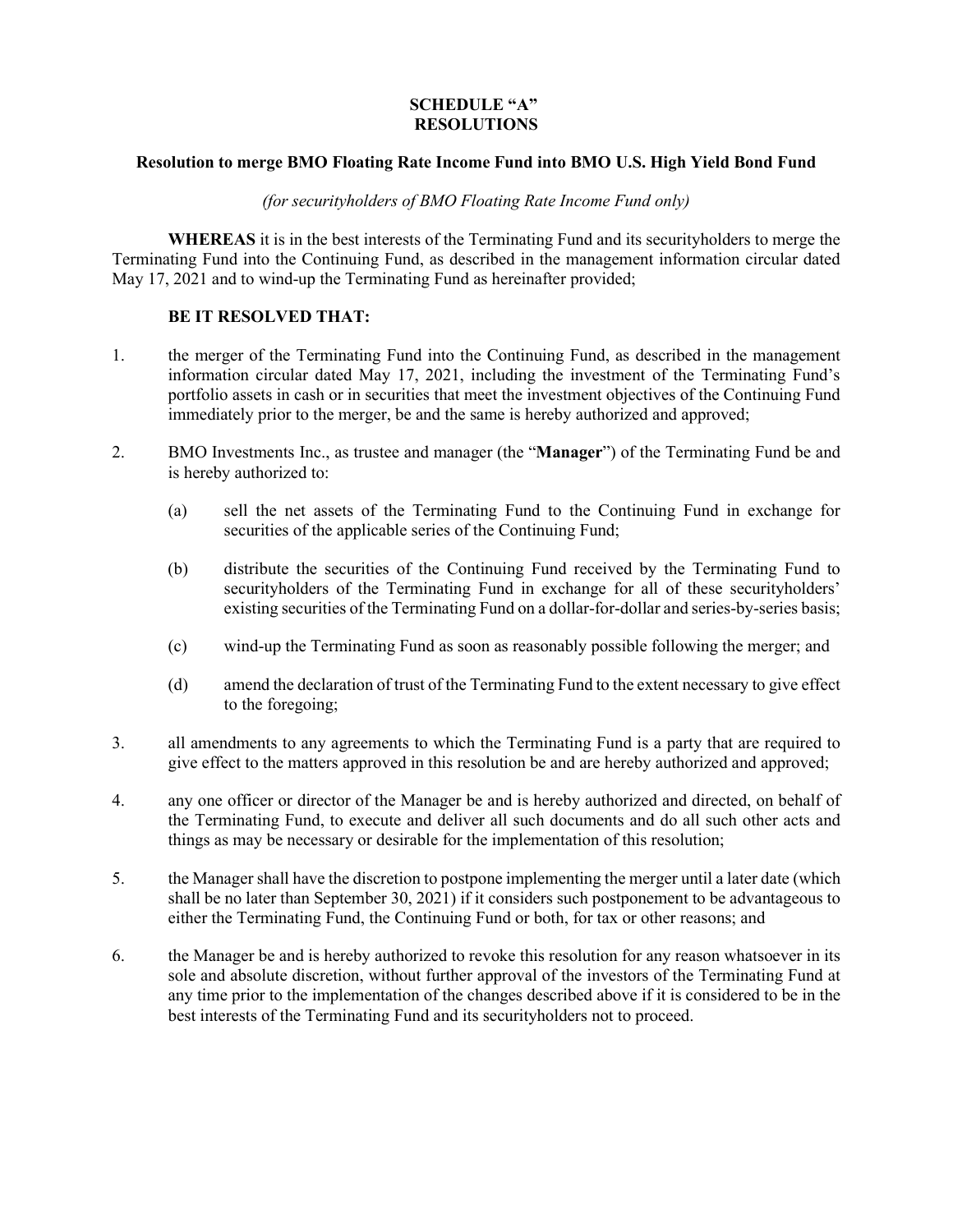# **Resolution to terminate BMO Floating Rate Income Fund**

# *(for securityholders of BMO Floating Rate Income Fund only)*

**WHEREAS** it is in the best interests of BMO Floating Rate Income Fund and its securityholders to terminate the Fund if the Merger of BMO Floating Rate Income Fund into BMO U.S. High Yield Bond Fund is not approved, as described in the management information circular dated May 17, 2021 and to wind-up the Terminating Fund as hereinafter provided;

# **BE IT RESOLVED THAT:**

- 1. the termination of BMO Floating Rate Income Fund, as described in the management information circular dated May 17, 2021, including the liquidation of the Fund's portfolio and distribution of proceeds to securityholders, be and the same is hereby authorized and approved;
- 2. BMO Investments Inc., as trustee and manager (the "**Manager**") of the Terminating Fund be and is hereby authorized to:
	- (a) liquidate the portfolio of BMO Floating Rate Income Fund in accordance with the Fund's declaration of trust;
	- (b) distribute the proceeds to securityholders of record as of the Termination Date; and
	- (c) amend the declaration of trust of BMO Floating Rate Income Fund to the extent necessary to give effect to the foregoing;
- 3. all amendments to any agreements to which BMO Floating Rate Income Fund is a party that are required to give effect to the matters approved in this resolution be and are hereby authorized and approved;
- 4. any one officer or director of the Manager be and is hereby authorized and directed, on behalf of BMO Floating Rate Income Fund, to execute and deliver all such documents and do all such other acts and things as may be necessary or desirable for the implementation of this resolution; and
- 5. the Manager be and is hereby authorized to revoke this resolution for any reason whatsoever in its sole and absolute discretion, without further approval of the investors of BMO Floating Rate Income Fund at any time prior to the implementation of the changes described above if it is considered to be in the best interests of BMO Floating Rate Income Fund and its securityholders not to proceed.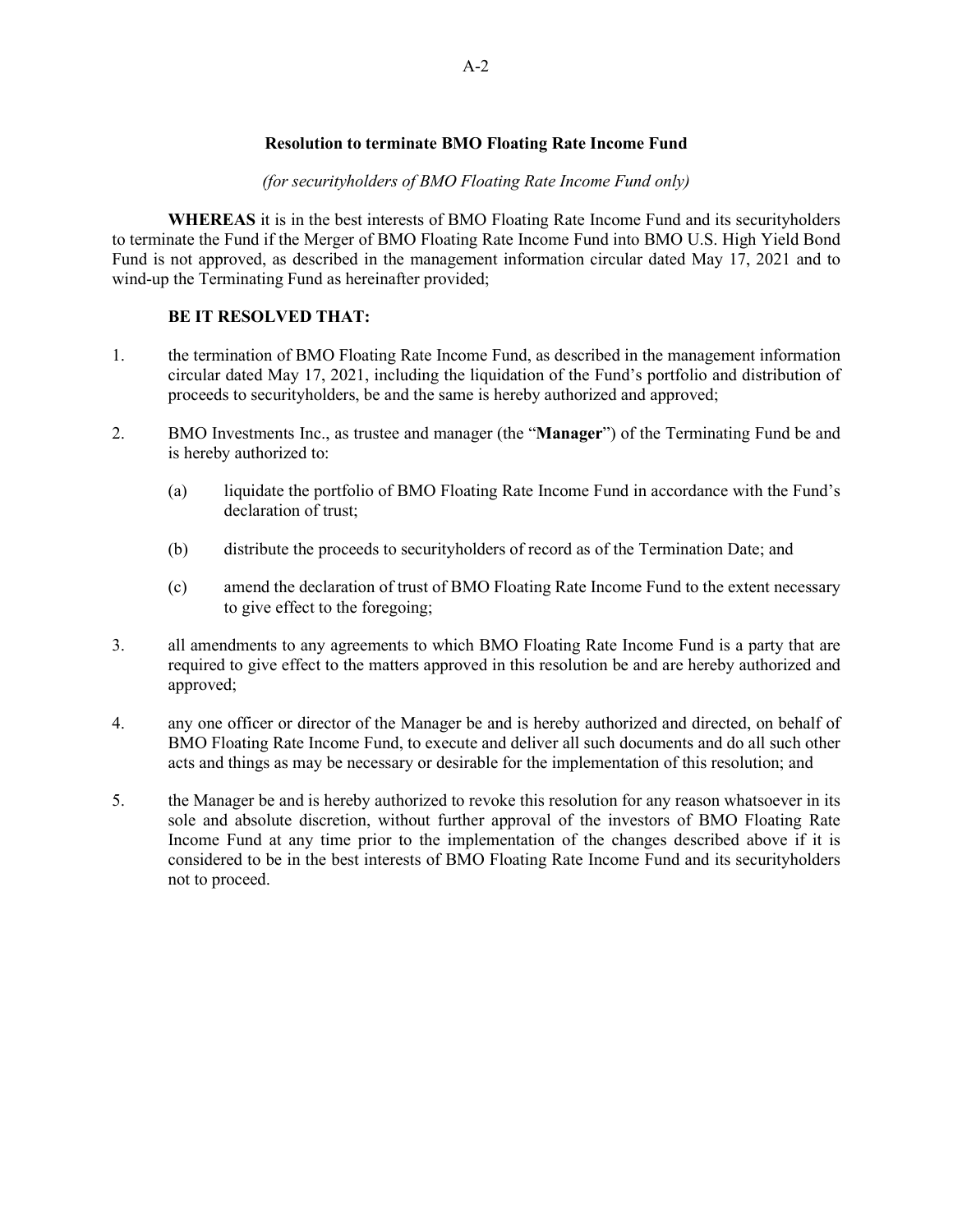# **Resolution to merge BMO Monthly Dividend Fund Ltd. into BMO Dividend Fund and dissolve BMO Monthly Dividend Fund Ltd.**

*(for securityholders of BMO Monthly Dividend Fund Ltd. only)*

**WHEREAS** it is in the best interests of the Terminating Fund and its securityholders to merge the Terminating Fund into the Continuing Fund, as described in the management information circular dated May 17, 2021 and to dissolve the Terminating Fund pursuant to section 237 of the OBCA as hereinafter provided;

## **BE IT RESOLVED THAT:**

- 1. the merger of the Terminating Fund into the Continuing Fund, as described in the management information circular dated May 17, 2021, including the investment of the Terminating Fund's portfolio assets in cash or in securities that meet the investment objectives of the Continuing Fund immediately prior to the merger, be and the same is hereby authorized and approved;
- 2. the Terminating Fund be and is hereby authorized to:
	- (a) file articles of amendment to provide it with the ability to (i) redeem shares at its option in order to effect its merger, liquidation, winding up and dissolution; and (ii) pay the proceeds of such redemption in kind, in order for the merger to qualify as a "qualifying exchange" under the Tax Act;
	- (b) sell its net assets to the Continuing Fund in exchange for securities of the applicable series of the Continuing Fund;
	- (c) redeem its securities and as payment, distribute the securities of the Continuing Fund received by the Terminating Fund to its securityholders in exchange for all of the existing securities of the Terminating Fund held by such securityholders, on a dollar-for-dollar and series-by-series basis;
	- (d) wind-up as soon as reasonably possible following the merger; and
	- (e) file articles of dissolution pursuant to subsection  $238(1)$  of the OBCA;
- 3. all amendments to any agreements to which the Terminating Fund is a party that are required to give effect to the matters approved in this resolution be and are hereby authorized and approved;
- 4. any one officer or director of the Terminating Fund or BMO Investments Inc. (the "**Manager**"), as manager of the Terminating Fund, be and is hereby authorized and directed, on behalf of the Terminating Fund, to execute and deliver all such documents and do all such other acts and things as may be necessary or desirable for the implementation of this resolution;
- 5. the Manager shall have the discretion to postpone implementing the merger until a later date (which shall be no later than September 30, 2021) if it considers such postponement to be advantageous to either the Terminating Fund, the Continuing Fund or both, for tax or other reasons; and
- 6. the Manager be and is hereby authorized to revoke this resolution for any reason whatsoever in its sole and absolute discretion, without further approval of the investors of the Terminating Fund at